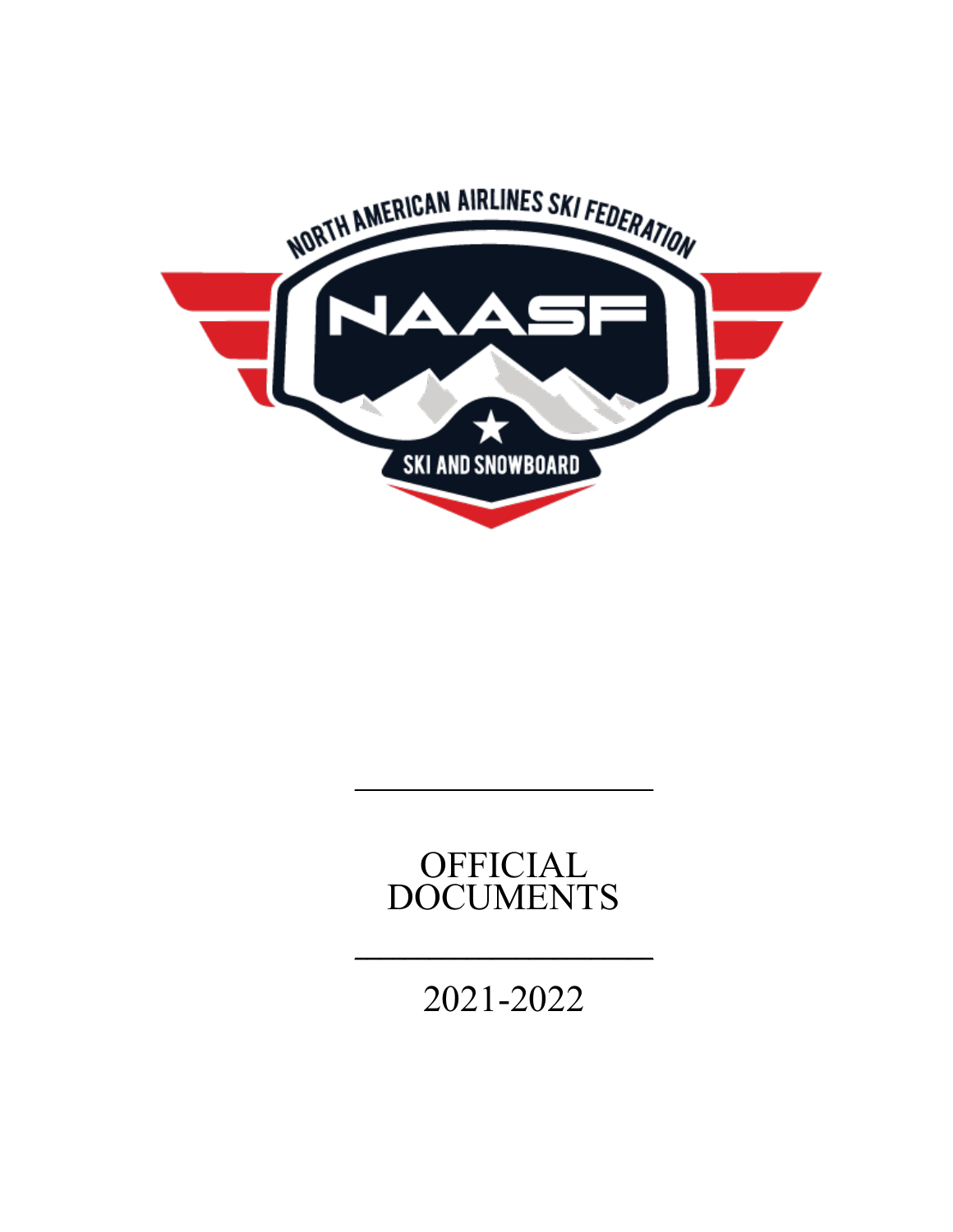## NORTH AMERICAN AIRLINES SKI FEDERATION, INC.

all rights reserved

## 2022 SKI WEEKS

January 09 - January 14, 2022 Taos, New Mexico February 06 - February 11, 2022 Telluride, Colorado April 03 - April 08, 2022 Squaw Valley, California

Address editorial corrections or comments to:

Nicole Carmichael NAASF Secretary/Treasurer secretary@naasf.com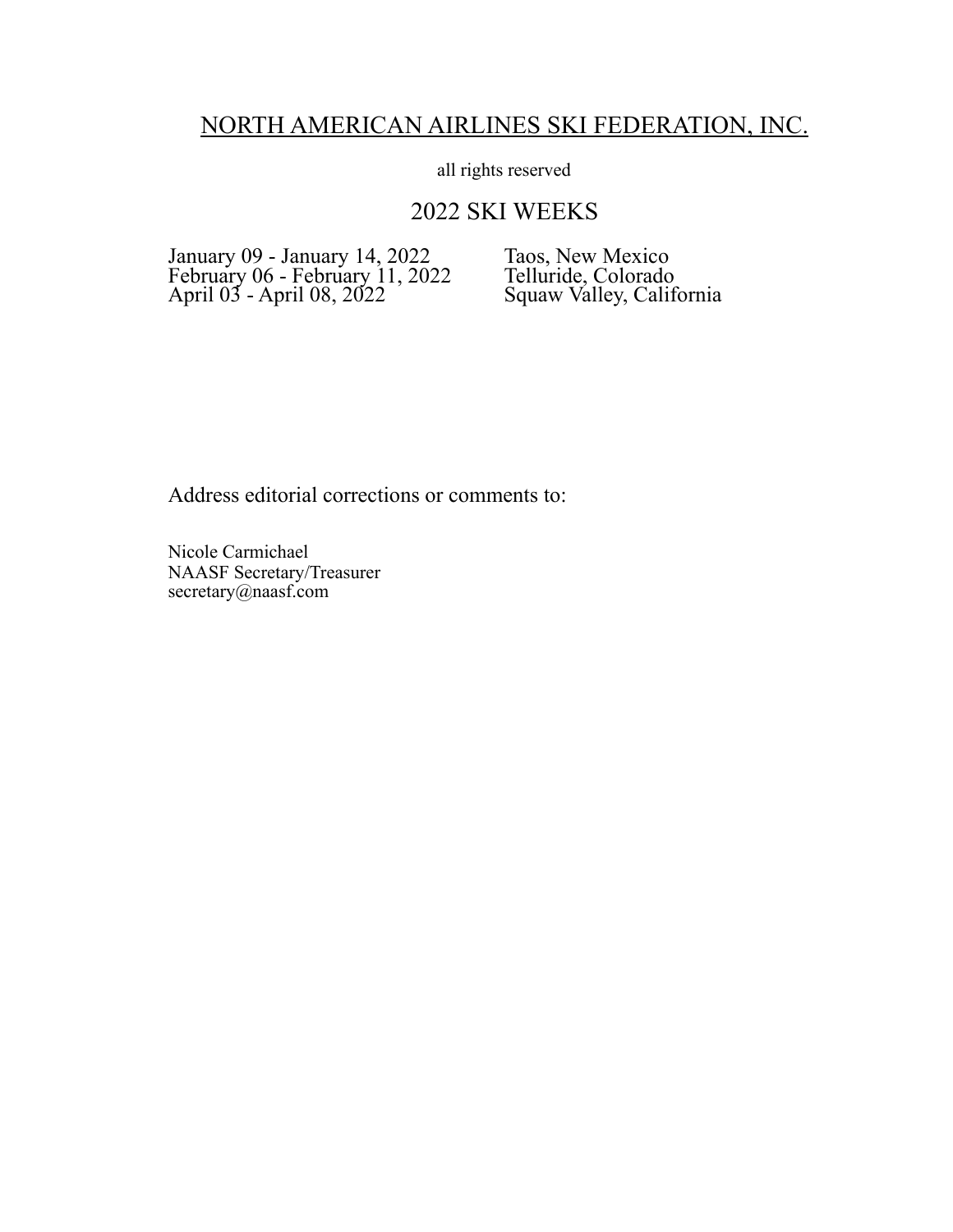# NAASF DOCUMENTS 2021-2022

BYLAWS

SKI WEEK FORMAT

RACE RULES

SCORING AND AWARDS

RESOLUTIONS

CONTACT LIST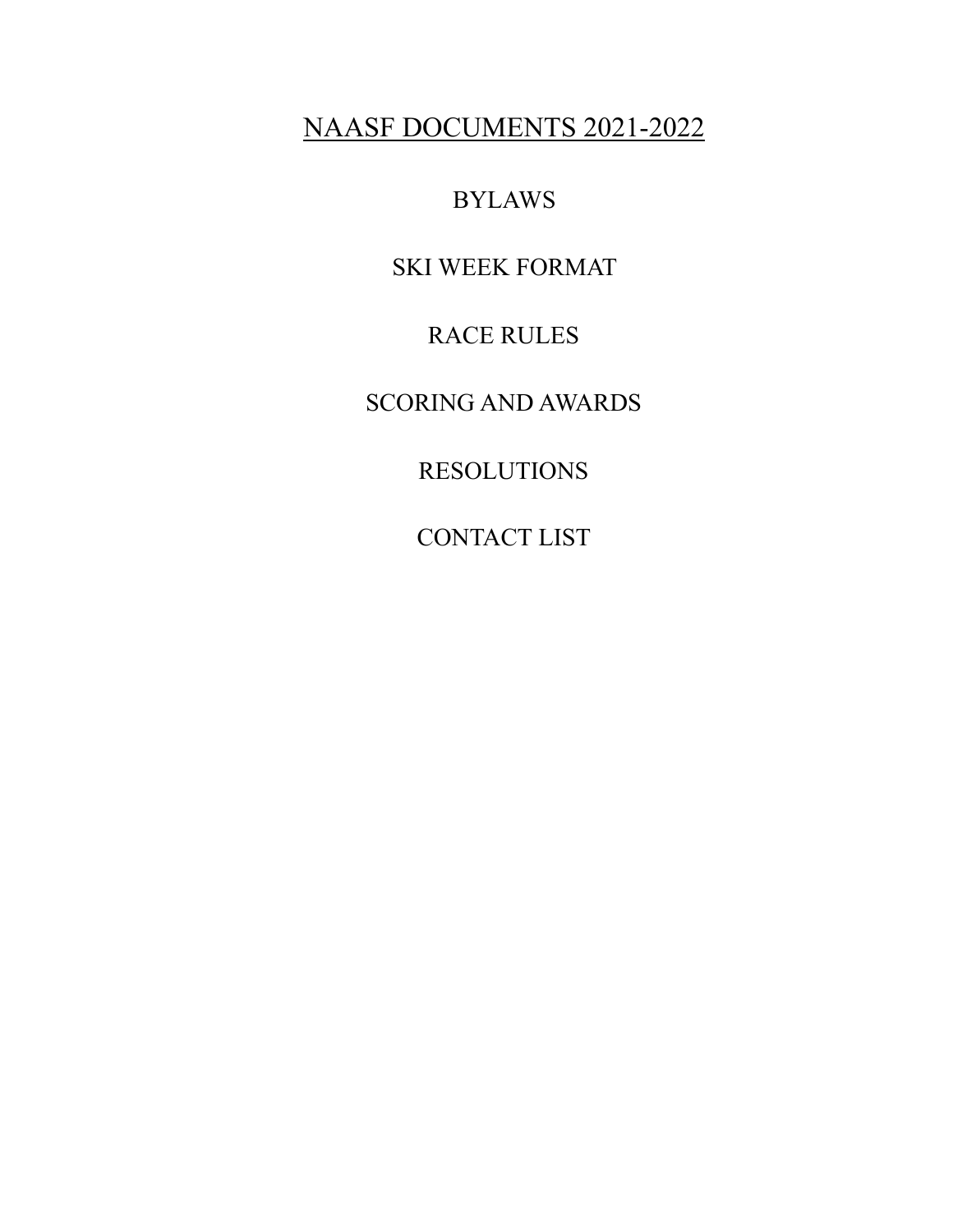### **TABLE OF CONTENTS**

| <b>ADVENTOURS 2002 NEWCOMERS/NOVICE RACE LETTER OF AGREEMENT30</b> |  |
|--------------------------------------------------------------------|--|
|                                                                    |  |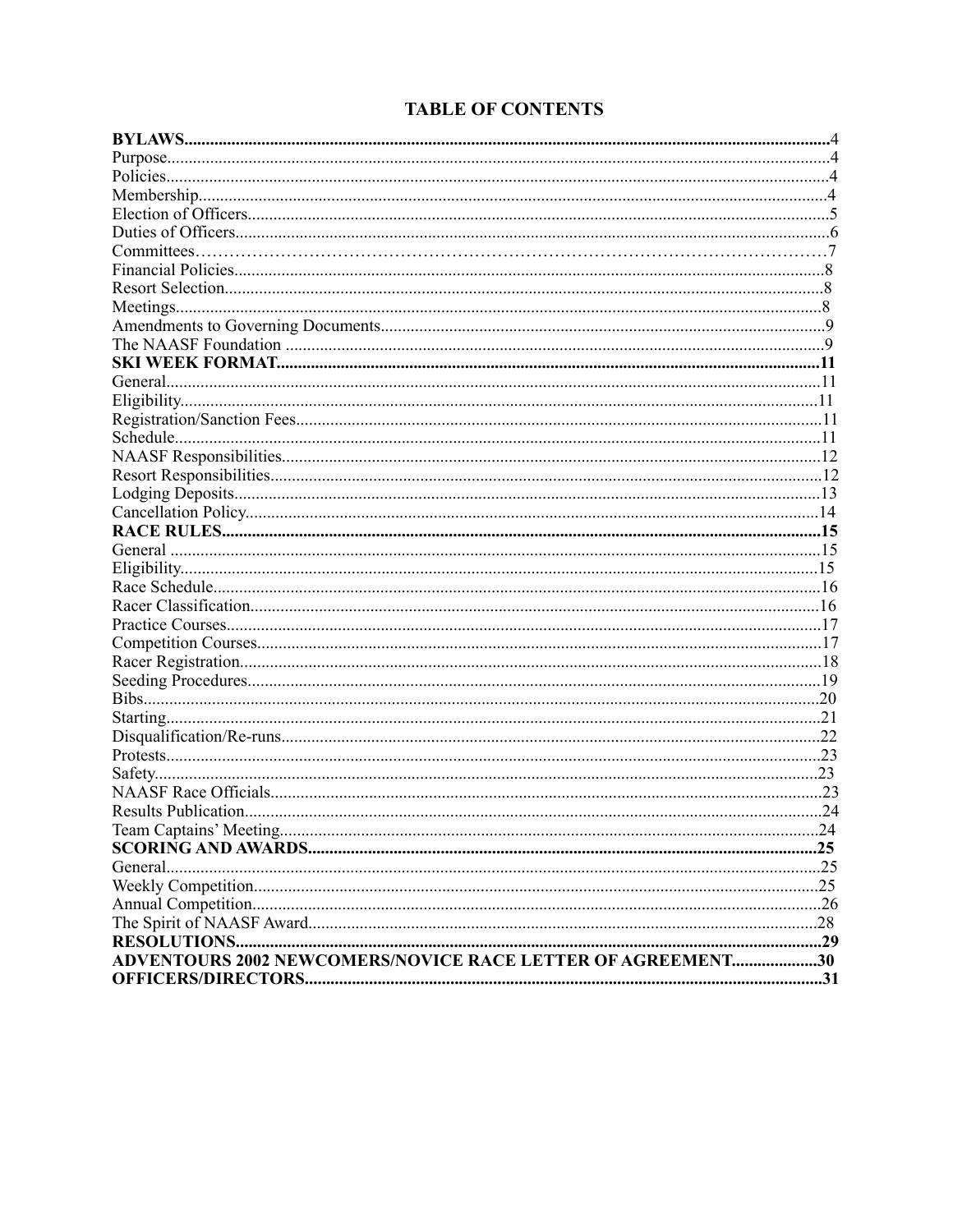## **BYLAWS**

### **I. Purpose**

- A. To promote recreational and competitive skiing and snowboarding among airline personnel.
- B. To establish a standard airline racing format.
- C. To grant sanctions to, and supervise resorts in the execution of NAASF ski weeks.

### **II. Policies**

- A. The North American Airlines Ski Federation (NAASF) shall be governed by the following documents:
	- 1. Articles of Incorporation
	- 2. By-Laws
	- 3. Ski Week Format
	- 4. Race Rules
	- 5. Scoring and Awards
- B. There will be at least three and not more than four sanctioned ski and snowboard weeks per season during the months of January through April, one each month, January through April.
- C. Each NAASF airline ski and snowboard week will be funded and administered by the selected resort in accordance with the sanctioning agreement, NAASF documents, and as supervised by the NAASF Resort Coordinator.
- D. NAASF will disseminate information to the membership via web page, email and social media.
- E. General fund-raising or sale of merchandise is prohibited except by authorization from the NAASF President.
- F. No NAASF officer or NAASF official shall be held liable for any claims arising out of the planning or execution of a NAASF ski week.
- G. No Officer or member of NAASF may sell, give away, or transfer the NAASF mailing/email list to any business or organization for profit or any reason without first acquiring a quorum vote from the respective NAASF members or written permission from each of the members on such list.

### **III. Membership**

- A. The ski and snowboard club/team of any North American airline or air carrier certificated under Part 121 airline or Part 135/91K or a certificated aircraft manufacturer may join NAASF by payment of annual dues.
- B. The largest airline ski and snowboard clubs/teams as specified below (generally those who usually have more than twenty-five participants at each ski week) shall be designated as Division I. This list shall be reviewed annually and amended by twothirds majority vote at the annual business meeting. All other airlines shall be designated as Division II.
- C. Those airlines designated as Division I include:
	- 1. American Airlines (AA)
	- 2. Delta Airlines (DL)
	- 3. Southwest Airlines (WN)
	- 4. United Airlines (UA)
- D. Division I team dues shall be 200 USD. Division II team dues shall be 25 USD. All teams must pay 25 USD at the beginning of the June business meeting. Any remaining balance is due at the beginning of the first NAASF Team Captains' Meeting the following season.
- E. Only airline clubs/teams who have paid dues shall be eligible to vote on NAASF business. Dues must be paid for the following ski season to be eligible to vote at the annual meeting in June.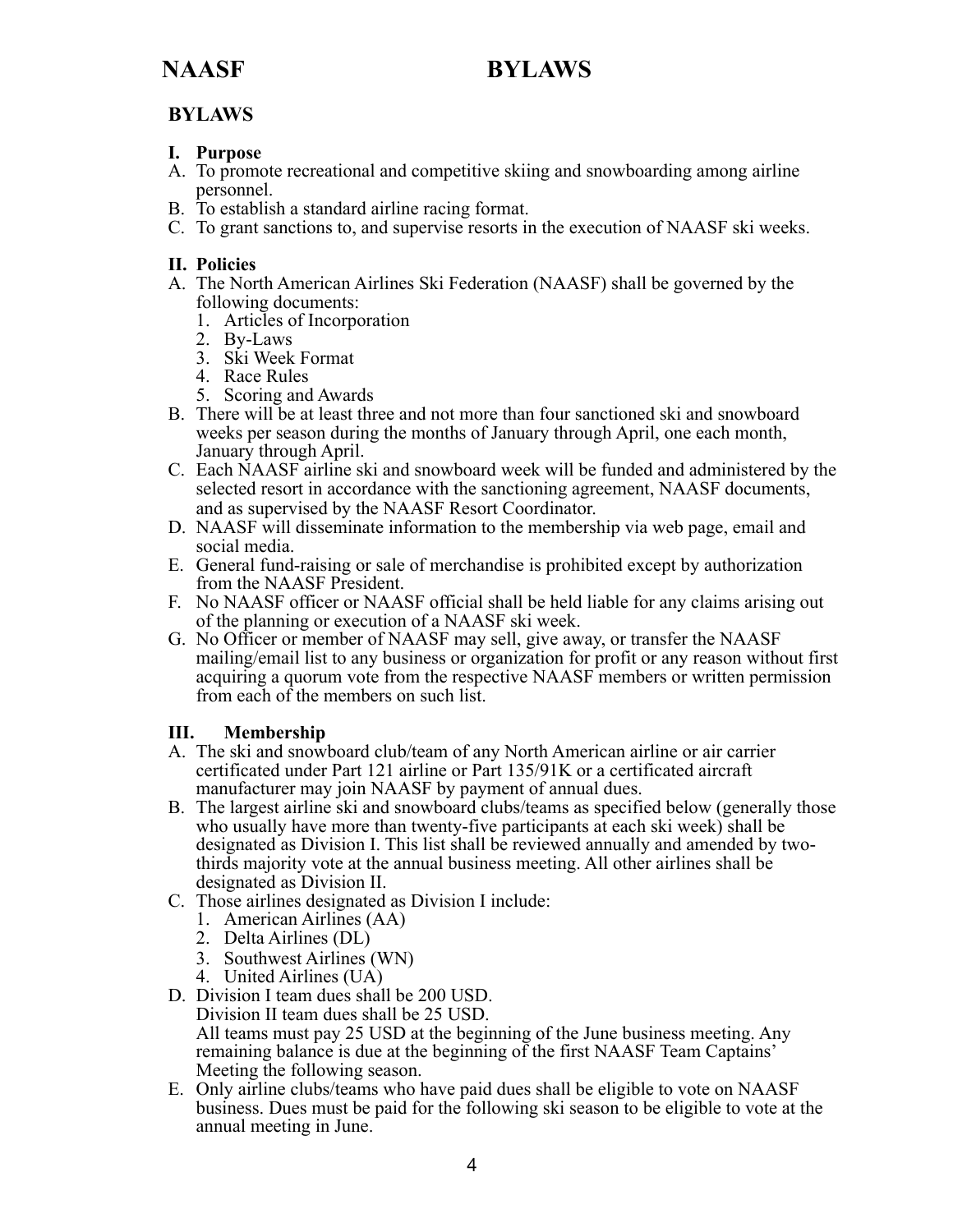F. Each airline club/team in Division I may designate one (1) representative who shall

 be entitled to vote at NAASF meetings. Each airline club/team in Division II may designate one (1) representative entitled to vote. In addition, each club/team shall name "A" and "B" team captains for representation at team captains' meetings. These positions may be held by the same individual.

- G. Commuter or other airlines which operate under a code-sharing agreement with another airlines will be considered separate airlines, unless they fall under the merger definitions below.
- H. In the event of the merger of two airlines, the following provisions apply:
	- 1. Guest European certificated airline or air carrier members may race in the NAASF races: 1. The members will be seeded at the end of their age group in their selected race (A or B); 2. No points will be awarded to those members; 3. They have no voting rights concerning NAASF business.
	- 2. If the merger is not completed prior to November 1, the clubs/teams may continue as separate or combined, at their option. If they wish to combine, the following are considered necessary evidence that a merger is in fact occurring:
		- a. The surviving carrier has acquired voting control of the common stock of the airline to be merged (as necessarily approved by the SEC and/or other regulatory bodies).
		- b. DOT approval of the merger has been obtained.
	- 3. Exception to these provisions requires a two-thirds vote of the NAASF membership.

#### **IV. Election of Officers**

- A. NAASF Officers will be elected at the annual meeting.
- B. Term of office is one (1) year, from July 1<sup>st</sup> through June  $30<sup>th</sup>$ .
- C. Officers to be elected are as follows:
	- 1. President
	- 2. Vice President
	- 3. Secretary/Treasurer
- D. Officers to be appointed by the President:
	- 1. Marketing Director
	- 2. Resort Coordinators
	- 3. Race Director/"A" Technical Delegate
	- 4. Awards Chairman
	- 5. Scorer
	- 6. "B" Technical Delegate
	- 7. Publicity Delegate
	- 8. Webmaster
	- 9. Financial Committee members
	- 10. Other personnel deemed necessary by the President

#### **V. Duties of Officers**

#### A. President

- 1. Conduct NAASF meetings.
- 2. Enforce NAASF policies and rules
- 3. Make interpretations and decisions regarding NAASF procedures when it is not practical or feasible to convene a NAASF meeting.
- 4. Serve as the central authority and hub of communication within NAASF, direct all officers and committees.
- 5. Compile all nominations for the Spirit of NAASF Award and distribute them along with a ballot no later than March 1<sup>st</sup> every year.
- B. Vice-President
	- 1. Function as President in his/her absence.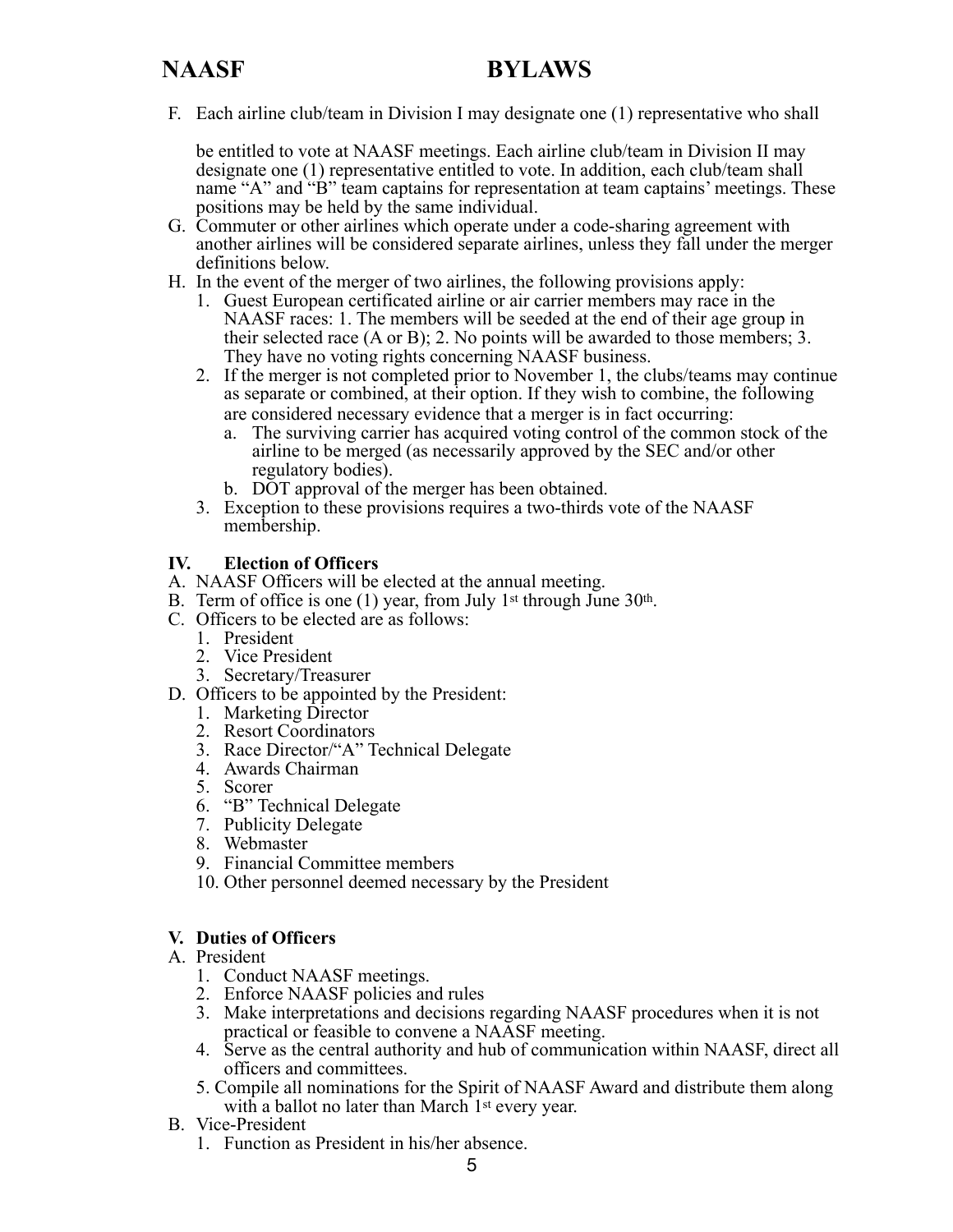- 2. Ensure that NAASF policies and rules are followed and enforced during ski and snowboard weeks in coordination with the Resort Coordinator.
- 3. Serve as NAASF liaison to IASF (International Airline Ski Federation).
- 4. Serve as liaison to the NAASF Foundation, and be responsible for setting up Foundation events at each ski week.
- 5. Initiate coordination of the succeeding season with selected resorts.
- 6. Solicit, review, and present bids from prospective host resorts.
- C. Secretary/Treasurer
	- 1. Serve as Chief Financial Officer and chairman of the financial committee.
	- 2. Prepare an annual budget and financial reports.
	- 3. Administer all NAASF financial and charge accounts.
	- 4. Receive and disburse NAASF funds as appropriate.
	- 5. Maintain financial records.
	- 6. File all required tax documents.
	- 7. Maintain current NAASF mailing list, to include name, title, company, mailing address, telephone, and email address of all NAASF officers, airline ski and snowboard club/team officers, resort contact personnel, and NAASF sponsors. Provide list as needed for NAASF business.
	- 8. Maintain confidential mailing list of airline employees who have attended recent NAASF ski weeks.
	- 9. Take minutes of NAASF business meetings.
	- 10. Update the NAASF Official Documents annually and distribute printed copies as necessary.
	- 11. Maintain NAASF historical records.
	- 12. Perform other duties as assigned by the President.
- D. Marketing Director
	- 1. Secure sponsors for NAASF functions.
	- 2. Coordinate between the NAASF Resort Coordinator, the resort, and NAASF Sponsors.
	- 3. Assist the Resort Coordinator and the resort to ensure proper sponsor representation.
	- 4. Ensure sponsor promotional material (banners, bibs, etc.) are present at each ski and snowboard week.
	- 5. Provide promotional material to member clubs/teams and to all airlines.
	- 6. Coordinate race publicity for the NAASF ski and snowboard weeks with the individual resorts through the Resort Coordinator.
	- 7. Direct and coordinate all media/social media publicity efforts.
- E. Resort Coordinator
	- 1. Responsible to the President for coordination between NAASF and the selected resort.
	- 2. Responsible for the enforcement of NAASF policies, rules and the standard Ski and Snowboard Week Format in the planning and execution of a NAASF Ski and Snowboard Week.
	- 3. Provide the resort with explanatory guides and paperwork, and discuss all documents, policies, procedures and rules with resort personnel.

 4. Provide the President with a firm schedule and detailed information on times, locations, discount rates and the following:

- a. All race events
- b. All afternoon and evening social events
- c. Lift tickets
- d. Lodging
- e. Ski School lessons, Race Clinics and Equipment Rentals
- 5. Ensure that the resort properly accommodates NAASF sponsors and promotes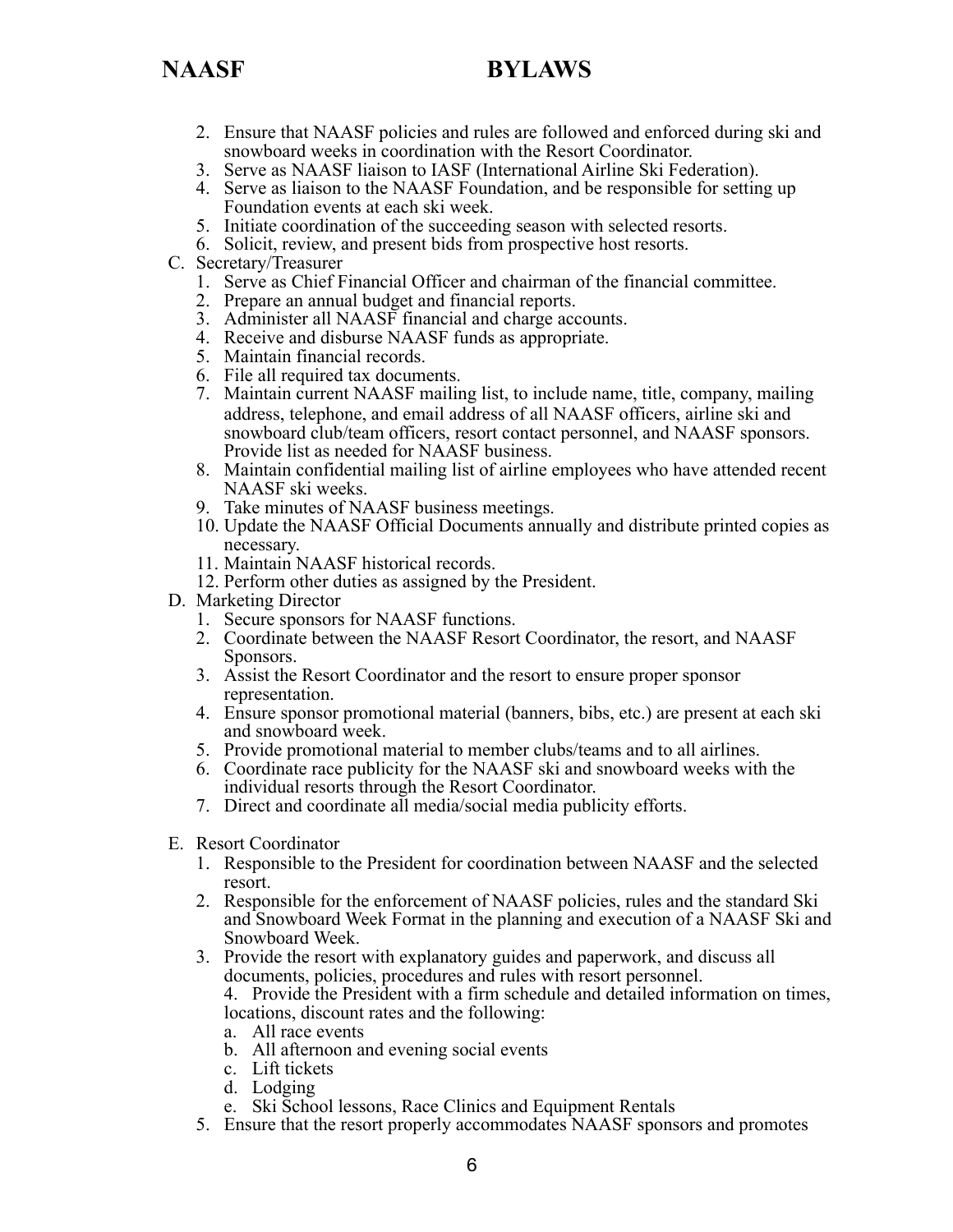their products.

 6. Verify with the resort the payment of NAASF fees within ten business days following the conclusion of the ski and snowboard week.

- F. Technical Delegates
	- 1. Work directly with the resort race department to ensure that all races are run according to NAASF Race Rules.

 2. Have final authority and responsibility for the individual racecourses and races. This includes final discussion with the race department personnel over NAASF Race Rules, including starting, timing, difficulty, etc. As required the "A" TD may visit selected resorts early in the season in order to coordinate race arrangements.

- 3. Have current knowledge of USSA Masters and NAASF Race Rules.
- 4. Shall be the sole point of contact for team captains making course or rule inquiries.
- 5. Have authority to change or modify race rules if necessary due to unusual circumstances, subject to the ultimate authority of the NAASF President.
- 6. The "A" TD shall preside over all team captain meetings.
- 7. The "A" TD shall supervise the "A" course and the Snowboard course; the "B" TD shall supervise the "B" course.
- 8. The "A" TD has ruling authority in a difference of opinion/ruling between the " $A$ " and " $B$ " TD;
- 9. The TDs are permitted to run in their respective races at any point they wish; their selected run position will not affect the run order of other members of their teams.
- 10. The "A" TD is responsible for custody, distribution, and shipment of the NAASF bibs. This duty may be delegated to another TD or to any other NAASF official.
- 11. The TDs shall assist the NAASF Scorer until completion of the final results for their respective races, and ensure the accuracy of the race data.
- 12. No TD may serve as a team captain during his/her term of office.
- G. Awards Chairperson
	- 1. Select and purchase the NAASF weekly and annual awards, subject to final approval
		- by the NAASF President.
	- 2. Responsible for the shipping, handling, and custodianship of all awards.
	- 3. Coordinate with NAASF Coordinators and assist in presentation of the awards.
- H. NAASF Scorers
	- 1. In conjunction with the webmaster, responsible for maintaining NAASF race records, racer qualification, and racer ranking.
	- 2. Coordinate with the ski area to create start lists and ensure that results are accurate and published in a timely fashion.
	- 3. Audit resort and NAASF website scoring results to verify accuracy.
	- 4. Monitor individual and team eligibility and rule compliance, including: a. "B" Racer qualifications and bump to "A"
		- b. "A" racer rankings and limitation on return to "B"
	- 5. Coordinate with the President to correct any scoring errors.
	- 6. If needed, establish a NAASF Scoring Committee, reporting to the scorer.
	- I. Webmaster
	- 1. Maintain [www.naasf.com](http://www.naasf.com)
	- 2. Coordinate with other officers to create tools to fulfill their duties.
- J. Each NAASF officer will be required to complete a timeline and update it at the end of each ski season. The time lines will include the following and be submitted to the President:
	- 1. A detailed overview of the position.
	- 2. Each responsibility of the officer
	- 3. The time by which the task should be accomplished
	- 4. Keep a record of contacts for future reference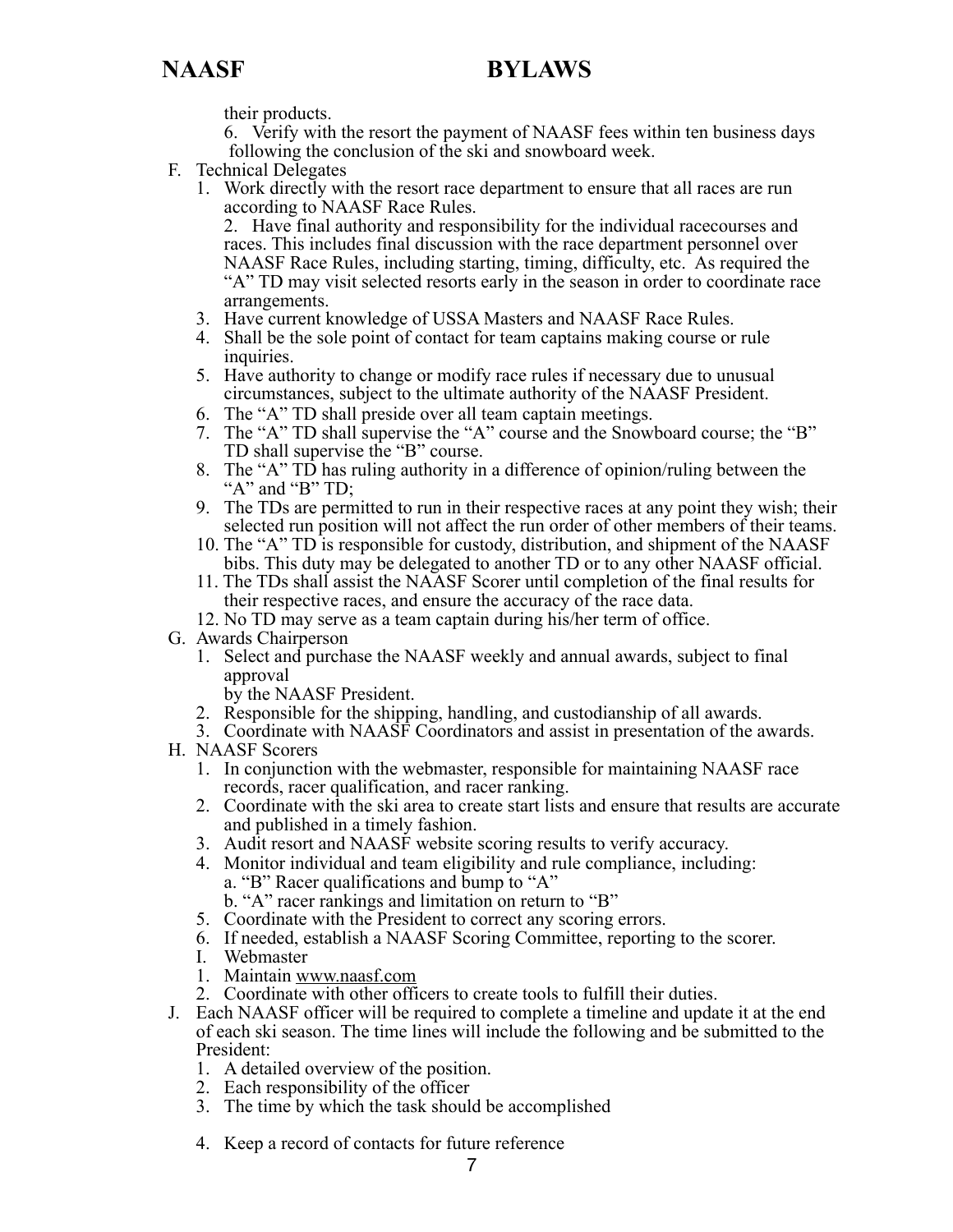### **VI. Committees**

- A. Awards Committee: to be appointed by the President. The Awards Committee will select and purchase quality trophies and medals for NAASF weekly and annual awards.
- B. Coordinating Committee: the President, Vice-President, and Resort Coordinator. In case of duplication of one of the above, the next ranking officer will be on the Committee. The Coordinating Committee will make the decision in regards to cancellation and/or rescheduling of ski weeks.
- C. Financial Committee: appointed by the President. The committee will consist of the treasurer and two others. The Financial Committee will review the Treasurer's annual financial statement, and prepare the budget for the succeeding season.

#### **VII. Financial Policies**

- A. General
	- 1. No person may incur a NAASF expense without authorization. All expenditures to be reimbursed must be submitted to the Treasurer with accurate, legible receipts and an expense report.
- B. Budget Authorizations
	- 1. Officers and Coordinators are authorized to incur expenses in accordance with the approved budget.
	- 2. When at any time is becomes apparent that expenses for any category will be more than 10% greater than budget authorization, notification of the President and financial committee is required.
- C. Non-Budget Expenditures
	- 1. Non-budget spending commitments and/or disbursements over \$500.00 require a written statement to be submitted to the members of the financial committee. This written explanation must be submitted prior to the disbursement.
- D. Budget Guidelines
	- 1. It is desired that trophies and awards be funded by sponsor contributions and a portion of the registration fee.

#### **VIII. Resort Selection**

- A. Resorts will be selected by the membership, 16-19 months in advance. A primary resort and an alternate resort shall be designated for each week.
- B. The Vice-President will prepare and mail bids to prospective host resorts, in consultation with the President and other appropriate individuals.
- C. A summary of the resort bids will be posted on the NAASF website.
	- D. Resorts will be notified of bid results.
- E. Resort sanctions may be revoked:
	- 1. By *either* a majority vote of NAASF representatives, *or* by the NAASF President (as advised by the NAASF Resort Coordinator), upon a resorts failure to comply with the sanction/bid commitment and/or the NAASF documents.
	- 2. By a majority vote of NAASF representatives at the annual meeting, due to demonstrated unsatisfactory performance in a previous year.
	- 3. Selected alternate resorts will be given first opportunity to replace a resort whose sanction has been revoked for cause.

#### **IX. Meetings**

- A. Meetings shall be conducted according to *Robert's Rules of Order*.
- B. A quorum consists of representatives of four or more member club/teams.
- C. Time Limit of Debate:
	- 1. Each member in good standing shall be allowed two minutes of comment on a pending question. Each airline will be allowed an additional two minutes after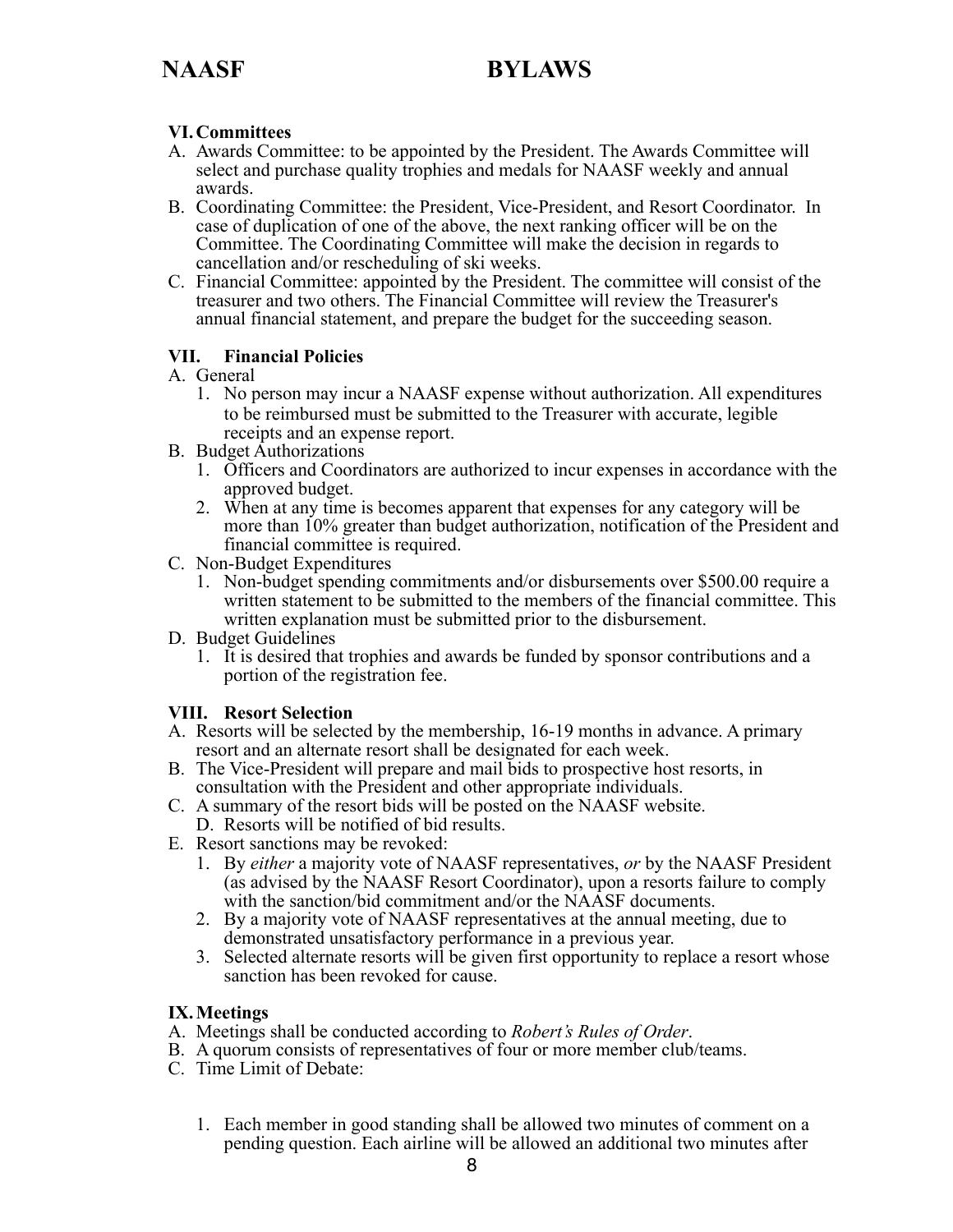each airline has spoken or declined comment once.

- 2. The time limit can be limited or extended by a two-thirds vote of members in attendance. Time extension is non-debatable.
- D. Annual Meeting
	- 1. There shall be an annual meeting in June. The time and place shall be determined by the President. Notice of the meeting shall be presented to the membership at least five weeks in advance, but in no case later than the 15th of May.
	- 2. Agenda items will be submitted to the President at least two weeks in advance of the meeting. Proposals will be consolidated and circulated two weeks prior to the meeting.
	- 3. The author of a proposal (or a designated representative) may attend the NAASF meeting to present the proposal. That individual must also be included on the mailing list of the minutes following the meeting.
	- 4. No proxies shall normally be permitted. Under special circumstances, such as possible loss of quorum during the meeting, the body may vote to extend a proxy. Under no circumstances may any representative hold more than one proxy vote. Proxies shall not be permitted for the election of officers.
- E. Special Meetings: may be called by the President, or upon request of a majority of the membership. Normally a fall meeting is held in September to select resorts and conduct any other pertinent business.

#### **X. Amendments to Governing Documents**

- A. Two weeks' notice to the membership is required to consider amendment to any of the governing NAASF documents.
- B. A two-thirds majority vote of the membership in attendance is required to amend the BY LAWS. A simple majority is required to amend other documents.

#### **XI. The NAASF Foundation**

- A. The NAASF Foundation is a non-profit private operating trust organized and operated exclusively for educational purposes, and in addition, to foster national and international sports competition, in connection with the sport of skiing. The NAASF Foundation's primary purpose will be to provide financial assistance in the form of scholarships, gifts or grants to deserving individuals and organizations involved in competitive and/or recreational skiing programs.
- B. The NAASF Foundation is funded by guest fees, donations, and other forms of revenue as determined by NAASF and the NAASF Foundation Board of Trustees. All funds will be placed in non-speculative types of investments and all bequests will be drawn from interest generated from principal.
- C. The NAASF Foundation Board of Trustees will consist of the current President of NAASF, and past presidents of NAASF who elect to serve as Trustees. The Board of Trustees will elect one member to serve as President of the Foundation for a two-year term. If a current NAASF Foundation Trustee does not want to serve as Foundation President, then the Board of Trustees may elect as their President a current NAASF member who is willing to serve as President.
- D. All requests for scholarships, grants, and other forms of requests will be submitted to the NAASF Foundation Board of Trustees. The NAASF Vice-President will compile and present all such requests as submitted by any and all individuals to the Board of Trustees prior to the NAASF Foundation annual meeting. Such requests will be evaluated by the Board of Trustees and granted upon a two-thirds vote of the Board of Trustees. In the event that no requests are submitted to the NAASF Foundation from NAASF, the Foundation President and Board of Trustees may select and designate a

recipient for the NAASF Foundation's annual gift/grant.

E. The annual meeting of the NAASF Foundation Board of Trustees shall be scheduled by the NAASF Foundation President.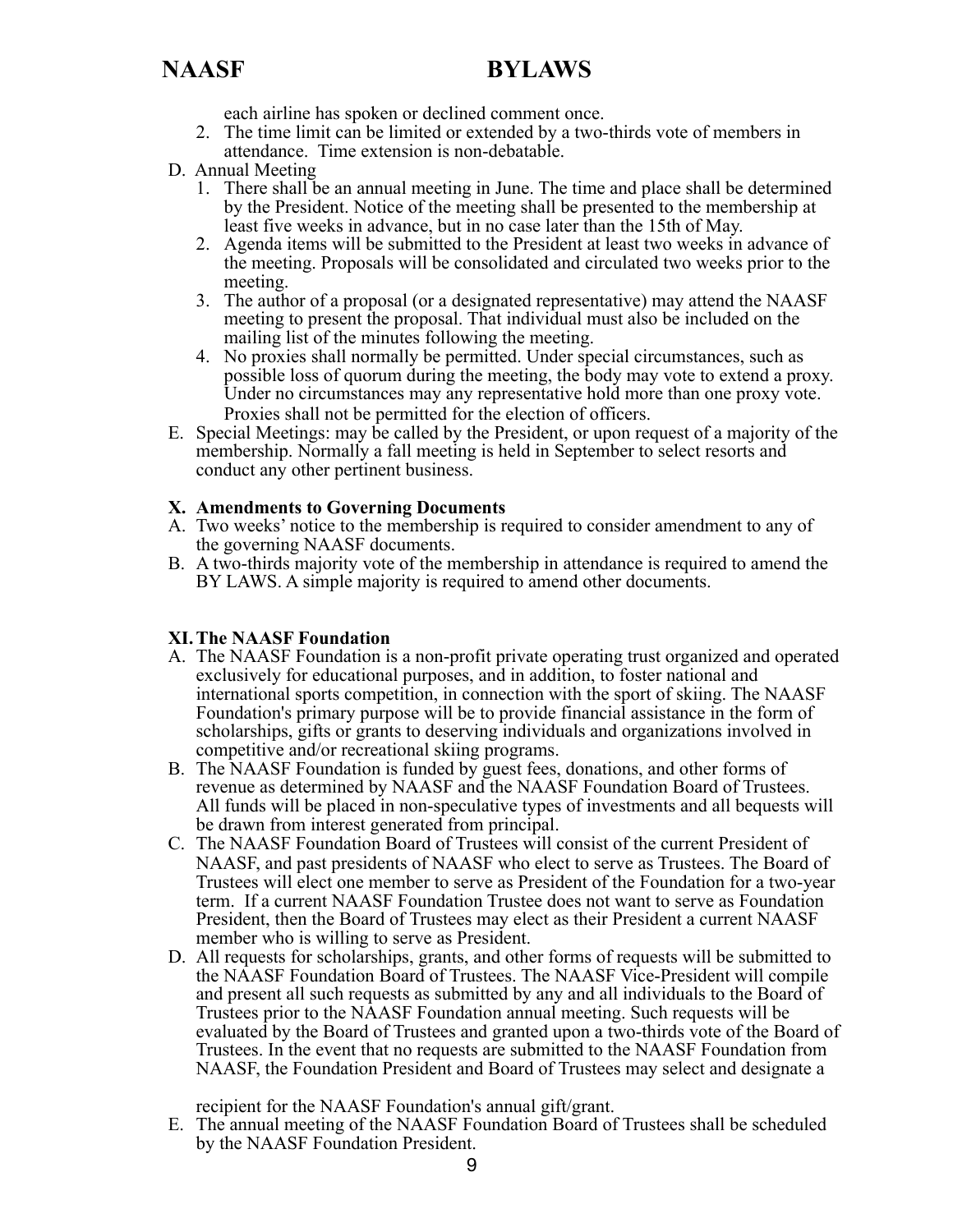- F. The NAASF Foundation will provide a person or persons for each ski week party to help identify NAASF guests and to ensure the collection of the guest fees. In addition, other officers or committee members may be appointed by the President to assist in collection of the guest fees.
- G. The President of the NAASF Foundation will be requested to attend, or to designate one member of the Board of Trustees to attend, the annual NAASF meeting.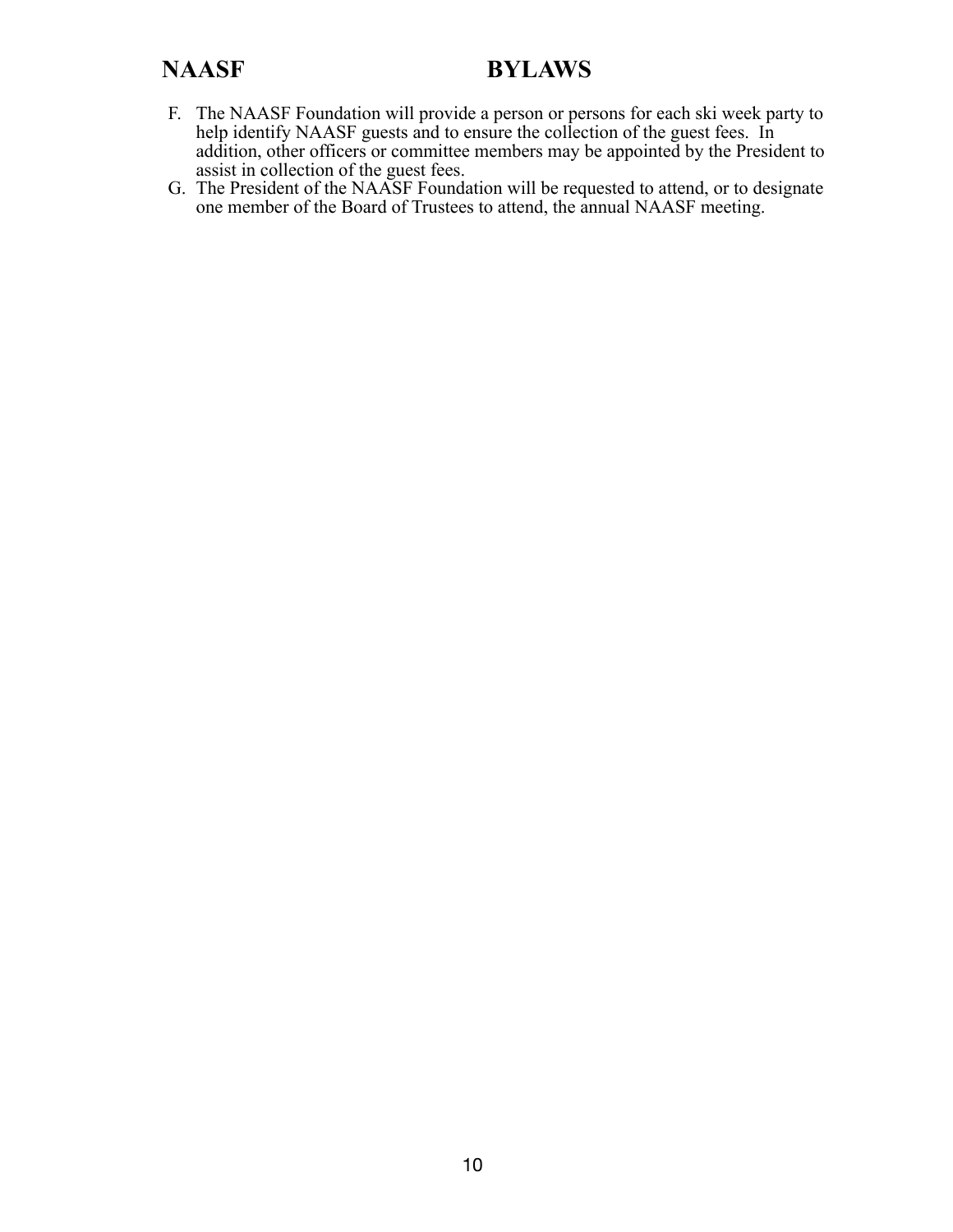## **NAASF SKI WEEK FORMAT**

### **SKI WEEK FORMAT**

#### **I. General**

A. The North American Airlines Ski Federation grants three or four *sanctions* a year to selected resorts to stage a NAASF Ski and Snowboard Week. Selected resorts are *totally* responsible for providing and administering *all* functions and events, and will fulfill all other ski and snowboard week requirements as outlined in the NAASF Documents. No NAASF discounts nor group benefits shall be extended to nonregistered airline personnel/guests.

### **II. Eligibility**

- A. Airline employees or retired employees with a current airline ID card or a current retiree ID card, and their family members, are eligible to participate in a NAASF week.
- B. Guest Options
	- 1. Guests are defined as persons with no direct ties to an airline. Airline employees or retirees must register for the NAASF week and may not attend under any guest option.
	- 2. A registered participant may bring weekly guests. The guests must register using the airline ID of their sponsor and then will be issued credentials making them eligible for all applicable discounts and functions.
	- 3. A registered participant may bring one guest/dependent per event. The limit of one may be waived by the President. All guests/dependents must register.
- C. Any person who steals, defaces, or willfully damages NAASF, sponsor, or resort property may be barred from NAASF participation by the Coordinating Committee.

#### **III. Registration/Sanction Fees**

- A. A registration fee will be collected from each participant. The registration fee will be determined by the NAASF President and stated in bid documents. The current registration fee is \$100. The NAASF ski week sanction fee is \$10.00 per paid participant (including registered guests), which shall be remitted to NAASF within ten business days of the conclusion of the ski week by the host resort
- B. A 1-day race package will be available for \$50. The package includes: 1 party, the right to purchase a 1-day discounted lift ticket, and 1 day of racing or training. The NAASF sanction fee of \$10 will apply to this package.

### **IV. Schedule**

- A. Arrival is Sunday, departure on Friday. Reduced rates should be offered Saturday through Saturday.
- B. Registration will begin no later than Sunday evening.
- C. There shall be a minimum of three evening events/parties, including an awards ceremony Thursday. There should be an apres-ski/afternoon event.
- D. No function or event shall be scheduled on Tuesday between 6pm and 9pm, to allow for individual airline meetings and functions.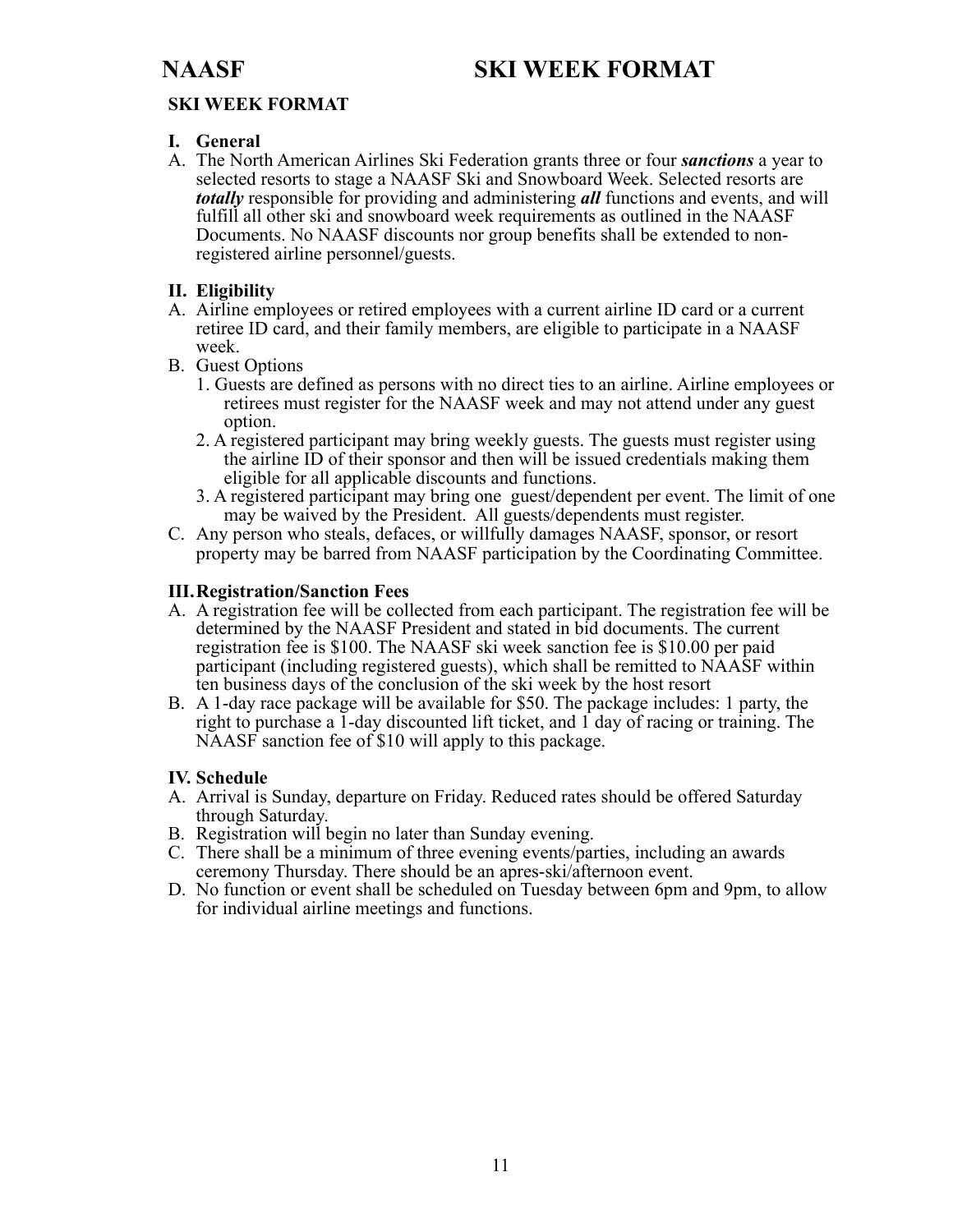## **NAASF SKI WEEK FORMAT**

E. Normal ski week schedule:

|                | Monday                                  | <b>Tuesday</b>                                                | Wednesday          | Thursday               |
|----------------|-----------------------------------------|---------------------------------------------------------------|--------------------|------------------------|
| <b>Morning</b> | Race Clinics<br><b>Practice Courses</b> | Race Clinics<br><b>Practice Courses</b><br>"Snowboard" Race   | "A" $SL$<br>"B" GS | "A" GS<br>" $B$ " $SL$ |
| Afternoon      | Race Clinics<br>Practice Course         | Mtn Cookout (opt.)<br>Race Clinics<br><b>Practice Courses</b> |                    |                        |
| <b>Evening</b> | Team Captains' Mtg<br>Welcome Party     | Club/Team Night                                               | Theme Party        | Awards                 |

- F. Ski Week Organizational Meeting
	- 1. An organizational meeting will be scheduled as early as possible in the week but no later than 4:00 p.m. on Monday. The host resort administrative personnel, race department officials, and any other persons appropriate, will meet with the NAASF President, ski and snowboard week coordinator, the TDs, the scorer, and any others appropriate, to discuss final details concerning the ski and snowboard week program and requirements. The NAASF coordinator will arrange this meeting and post notice at registration.
- G. Team Captains' Meeting
	- 1. The team captains' meeting will be scheduled on Monday night. Time and location will be determined and published with the schedule for the week.

#### **V. NAASF Responsibilities**

- A. Provide a NAASF Resort Coordinator to assist in planning and organizing the week. The coordinator is responsible for seeing that the resort understands and follows NAASF policies, rules and formats in planning and executing the sanctioned ski and snowboard week.
- B. Publicity support, including the NAASF mailing list for brochure mailing.
- C. "A" and "B" race result computation, but **not** results publication. [See SCORING AND AWARDS.]
- D. Assistance in providing sponsors.
- E. Provide trophies and awards.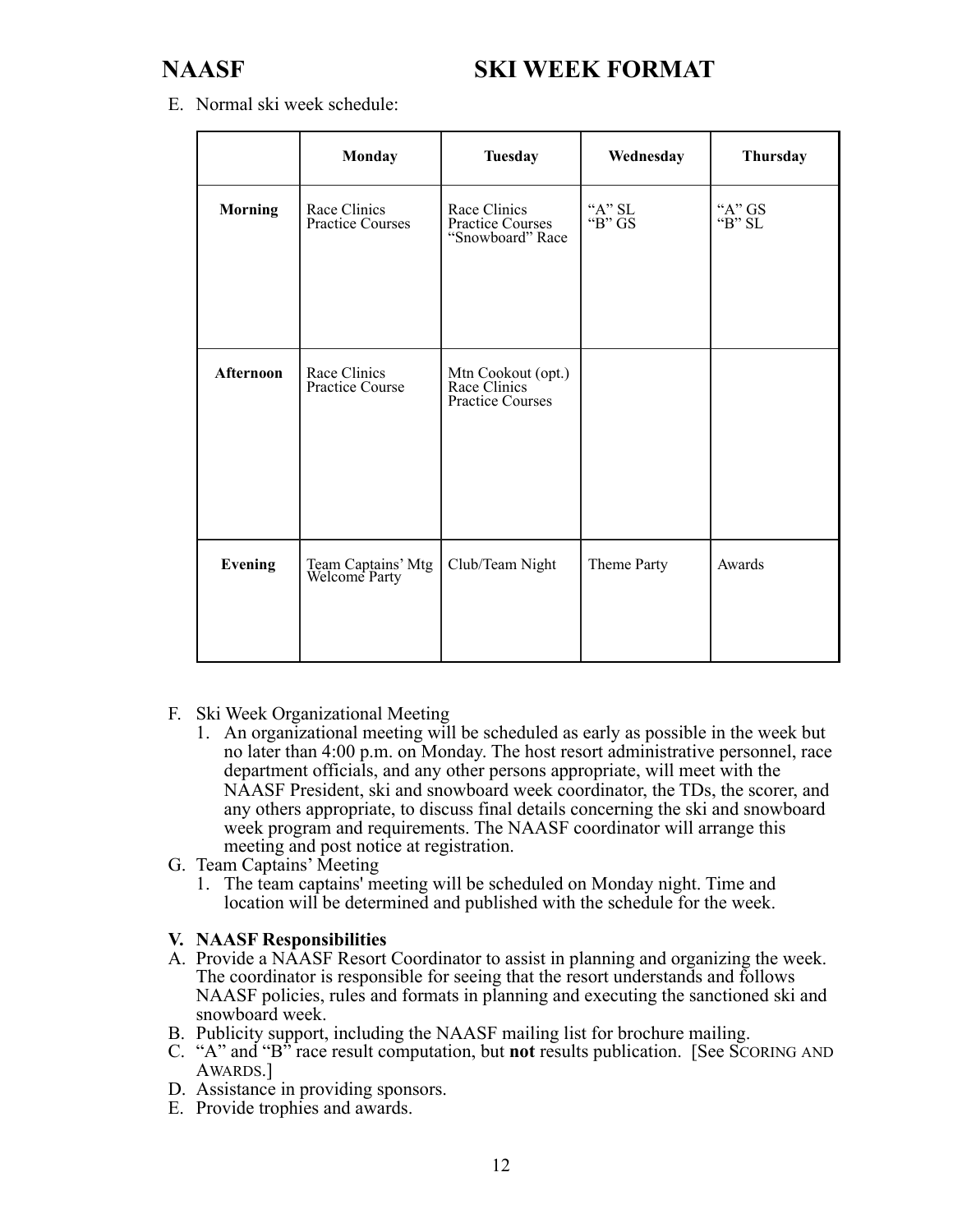## **VI. Resort Responsibilities**

- A. Conduct the week in accordance with the NAASF by-laws, SKI AND SNOWBOARD WEEK FORMAT, RACE RULES and other NAASF documents and as advised by the Resort Coordinator.
- B. The resort will generate promotional an e-brochure and other marketing materials, including but not limited to: dates, rates, schedules, reservation numbers, resort info, transportation issues, websites, etc. The e-brochure will be given to the coordinator, who will provide the information to the webmaster for posting on the NAASF website.
- C. Arrange for ground transportation, if applicable…..
- D. Provide administrative personnel to conduct registration.
- E. Provide a registration packet, including but not limited to: resort info, schedules, welcome gifts, i.e. sponsor product samples or ski resort gifts.
- F. Provide ID badges to be used for entrance to all events.
- G. Provide parties and events including music, food, beverages, etc. All party/event costs are borne by the host resort.
- H. Obtain sponsors for parties/events whenever NAASF sponsors are unable to participate. Established NAASF sponsors shall be given first opportunity to participate, and no NAASF sponsor will be used as a source of additional revenue by the resort during the ski week. Open bars will be permitted and encouraged, but neither NAASF nor the sponsor shall be charged for donated product(s).
- I. Provide complimentary lodging, lift tickets, and registration for NAASF sponsors as necessary. At a minimum, 10 rooms are requested, with more as participation increases. NAASF will forward a list of required sponsor rooms to resorts 2 weeks prior. Provide a complimentary bed at each ski and snowboard week to as many NAASF officers as possible at the discretion of the President, based on a complimentary rate of 1 free pillow per 20 pillows sold.
- J. Provide complimentary lift tickets and waive registration fees Sunday through Friday for designated NAASF officers as listed by the NAASF Secretary.
- K. Provide security for all afternoon and evening events. Coat check facilities should be provided for the evening events.
- L. Run all races in compliance with NAASF RACE RULES. Provide gate keepers, timers, jury, starters, and result boards. Set and maintain practice courses all day Monday and Tuesday. Publish race results and provide Skidata files as advised by the Scorer.
- M. Remit Fees: Provide accurate accounting and remit to NAASF Treas. within ten (10) business days of ski week conclusion the \$10.00 per participant sanction fee. Remit all copies of the registration forms and a copy of the list showing comps provided to NAASF officials and sponsors to NAASF Secretary by Friday of the ski week.

## **VII. Lodging Deposits**

- A. Due to the uncertainty of airline employee schedules, normal lodging deposit policy must be modified. The standard deposit requirement for ski weeks is one night's deposit, with no minimum stay. Balance due upon checkout at the end of the ski week.
- B. Ski and snowboard clubs/teams that desire to advance book a large (20 or more) block of beds at ANY time must establish contact with the NAASF Housing Coordinator prior to contacting the resort or individual properties at the resort. Any complimentary rooms resulting from such an arrangement will revert back to the NAASF President for assignment to the NAASF comp list. Only the NAASF President may assign complimentary rooms at ANY time.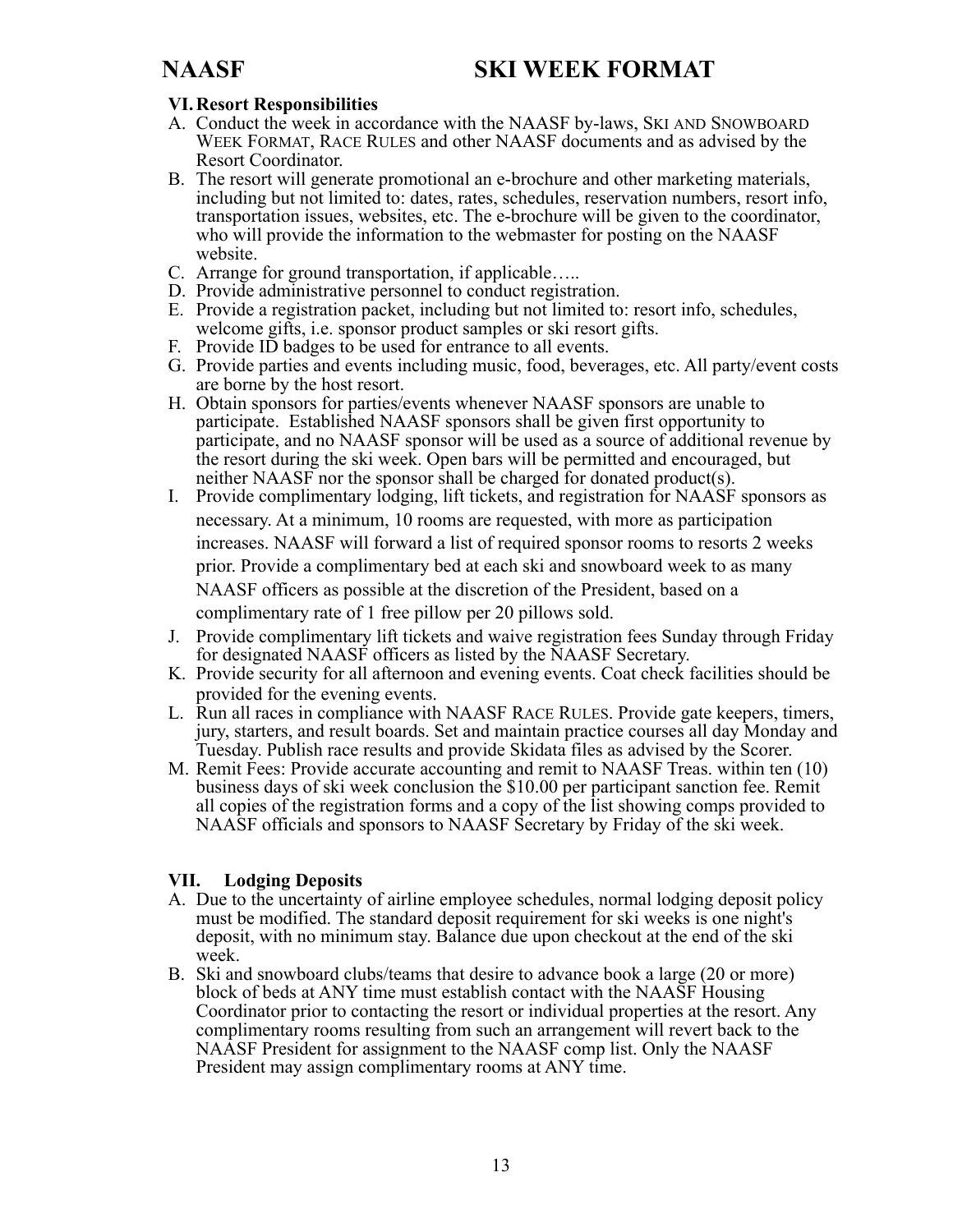## **NAASF SKI WEEK FORMAT**

### **VIII. Cancellation Policy**

- A. A final decision as to whether to hold the ski and snowboard week as scheduled (in regards to snow conditions) will be made by the NAASF Coordinating Committee no later than ten days prior to the start of the ski and snowboard week. If the ski and snowboard week is canceled, there shall be no financial penalty to any airline personnel.
- B. Resort sanctions may be revoked:
	- 1. By *either* a majority vote of NAASF representatives, *or* by the NAASF President (as advised by the NAASF ski and snowboard week Resort Coordinator), upon an resort's failure to comply with the sanction/bid commitment and/or the NAASF documents.
	- 2. By a majority vote of NAASF representatives at the annual meeting, due to demonstrated unsatisfactory performance in a previous year.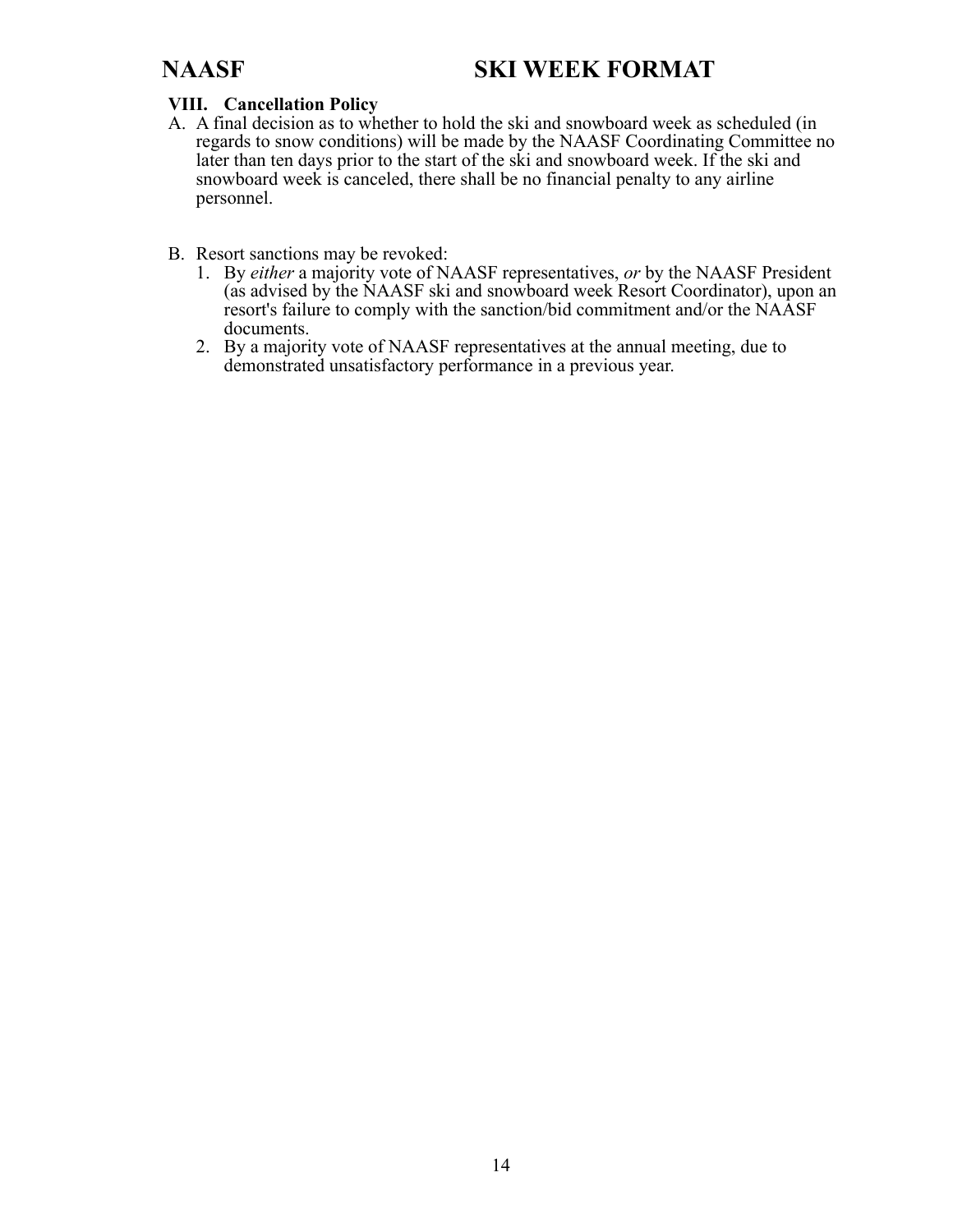### **RACE RULES**

#### **I. General**

- A. NAASF Race Rules will be strictly enforced. Where these rules do not address an issue, USSA Masters Race Rules and FIS Race Rules will be utilized.
- B. Separate races will be held for "A", "B", and "Snowboard" (SB) classification of racers.
- C. No NASTAR race may be run nor is NASTAR registration permitted in conjunction with any NAASF race. However, with resort permission, the NASTAR or "coin-op" course may by run, at no additional cost, by beginning (not previous A or B) racers.
- D. Each team captain is responsible for ensuring that his/her racers understand and comply with the NAASF Race Rules.
- E. The NAASF TDs will provide a race day checklist and gatekeeper instructional cards, and expect compliance. The race day checklist must be completed prior to the start of each race day the NAASF TD and each Chief of Course.

### **II. Eligibility**

- A. Currently employed full or part-time, year-round airline employees, and retired employees of certified airlines, which hold a valid current ID card, are eligible to compete in NAASF races. The airline need not be a paid member of NAASF.
	- 1. Employees on a Leave of Absence are eligible to race.
	- 2. Furloughed employees are eligible to race.
		- a. Furloughed Employee definition Any full or part-time, year-round employee of a NAASF eligible company who has been temporarily removed from active employment with the right to return to work in the future, shall be considered a "Furloughed Employee".
		- b. Furloughed Employees must have recall rights to their NAASF eligible company and will lose eligibility to race if he/she loses recall rights.
		- c. Furloughed Employees whose company has ceased operation will be allowed to race under the pre-existing designation or, in the event of a merger or acquisition, as part of the new company.
		- d. Furloughed Employees who are subsequently employed at another NAASF eligible company will only be eligible to race for their current company.
		- e. If a Furloughed Employee has the misfortune to be furloughed from more than one company, he/she will only be eligible to race as a "Furloughed Employee" for their last company of employment.
	- 3. Retirees are eligible to race. A retiree is defined as:
		- a. Any former employee whose airline has ceased operations may race under the pre-existing airline designation.
		- b. In case of merger or acquisition, that person may race as part of the merger airline's team.
		- c. Any former employee who has either medical or travel benefits from an eligible airline.
		- d. Any former full-time employee who worked for an eligible airline for 10 or more years and is not currently working for another eligible airline.
		- 4. Employees of wholly-owned subsidiaries who perform services for the airline, under the airline's certificate, customarily performed by the airline employees. For example: ground servicing, gate agents, ticket agents, training, etc.
- B. An employee eligible to race at the time of registration will be eligible for all races that week.
- C. A person must be registered in order to race. Arrangements for registration the day of the race will be made by the resort.
- D. In the event the eligibility of any racer is challenged, the NAASF President shall make the final determination of eligibility. If the President's airline is involved, then such authority shall revert to the next highest NAASF officer (in order of listing in BYLAWS) whose airline is not involved.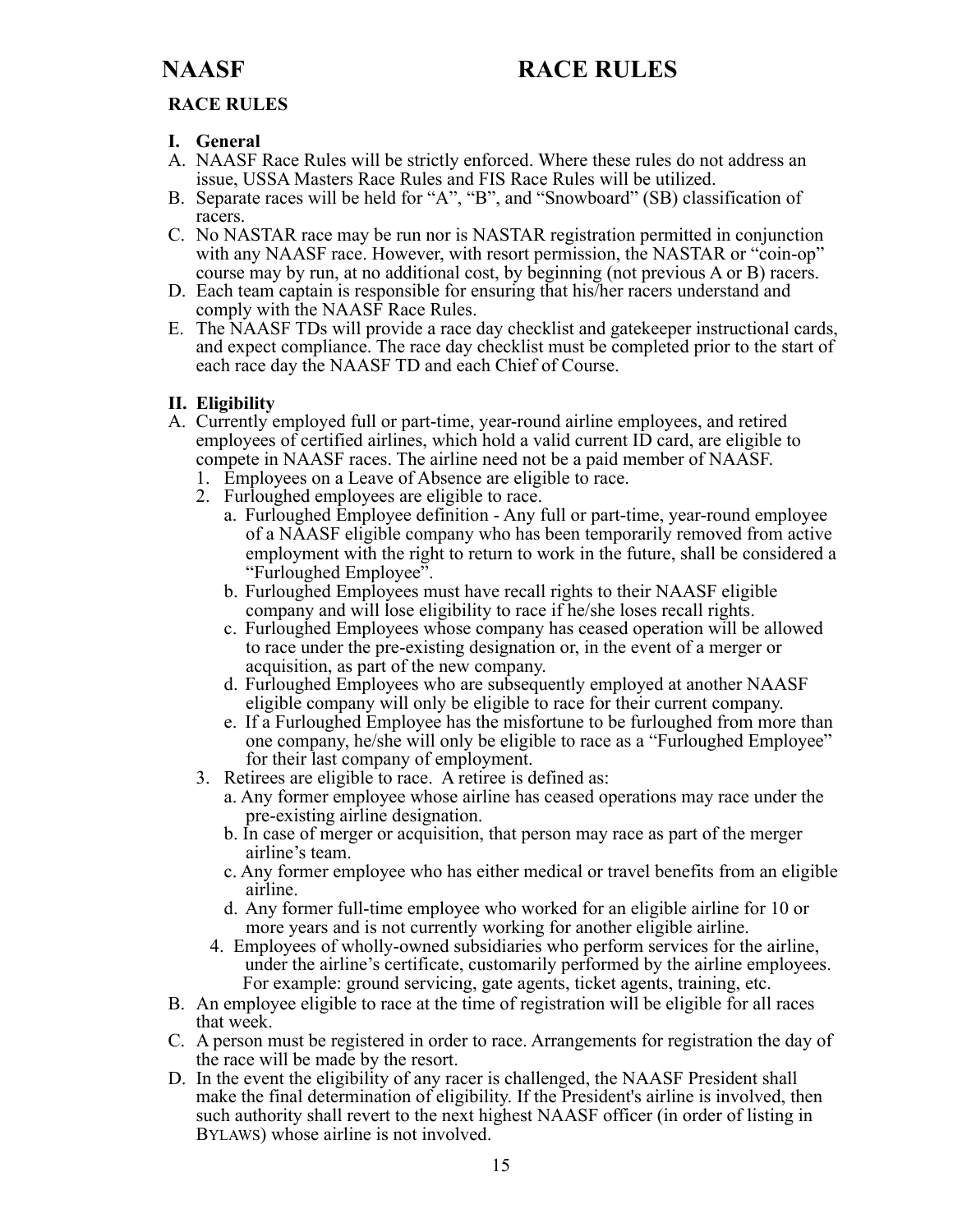E. Dependents will be allowed to race after all other men or women (whichever is applicable) have raced but will not be allowed to wear race bibs, and will not score points for the dependent's airline.

#### **III. Race Schedule**

- A. The "A" and "B" races will be held simultaneously on separate courses.
- B. The Snowboard (SB) race will be run on its own course. Both runs of the "SB" race shall be completed prior to any other race or practice being held on this course.
- C. The "A", "B", and "SB" races are all scheduled to begin at 10:30am. The "A" TD has the option of staggering the "A" and "B" race starts. Any changes to the normal race schedule must be coordinated and approved by the TD, the resort race department, the NAASF Resort Coordinator, and the NAASF President. Normal race schedule:

| Monday                                                                                    | <b>Tuesday</b>          |                    | Wednesdav |          | <b>Thursday</b> |              |
|-------------------------------------------------------------------------------------------|-------------------------|--------------------|-----------|----------|-----------------|--------------|
| <b>Practice Courses</b>                                                                   | <b>Practice Courses</b> |                    | Races     |          | Races           |              |
|                                                                                           | 10:30AM                 | "SB" Race          | 10:30AM   | "B" $GS$ | 10:30AM         | " $B$ " $SL$ |
|                                                                                           | TBD*                    | Newcomers'<br>Race | 10:30AM   | "A" SL   | 10:30AM         | " $A$ " GS   |
| 7PM Team Capts' Mtg                                                                       |                         |                    |           |          |                 |              |
| * Newcomers' Race to begin immediately following the conclusion of the Snowboard<br>Race. |                         |                    |           |          |                 |              |

- D. Dual races may be scheduled for slalom only. Each racer will be individually timed on each course for a combined time.
- E. The "A" TD should attempt to have at least two classic SL races and one dual SL race each year.
- F. The "B" TD should attempt to have at least two one-run classic SL and one dual SL race each year. The number of "B" racers anticipated will determine if the "B" race will be a dual or classic SL.
- G. The start time of the second run of the "A" race shall be determined by the A TD. The start time shall be announced following the completion of the first run.

#### **IV. Racer Classification**

- A. Team captains are responsible for proper classification of their racers.
- B. "B" Racers
	- 1. "B" racers are intermediate skiers who are new to racing and/or are designated as "B" racers by their team captain.
	- 2. "B" racers will be required to advance to the "A" category under the following point system:

a. Points are assigned for top finishes in Slalom or GS as follows:

| 1st place | 5 points |
|-----------|----------|
| 2nd place | 4 points |
| 3rd place | 3 points |
| 4th place | 2 points |
| 5th place | 1 point  |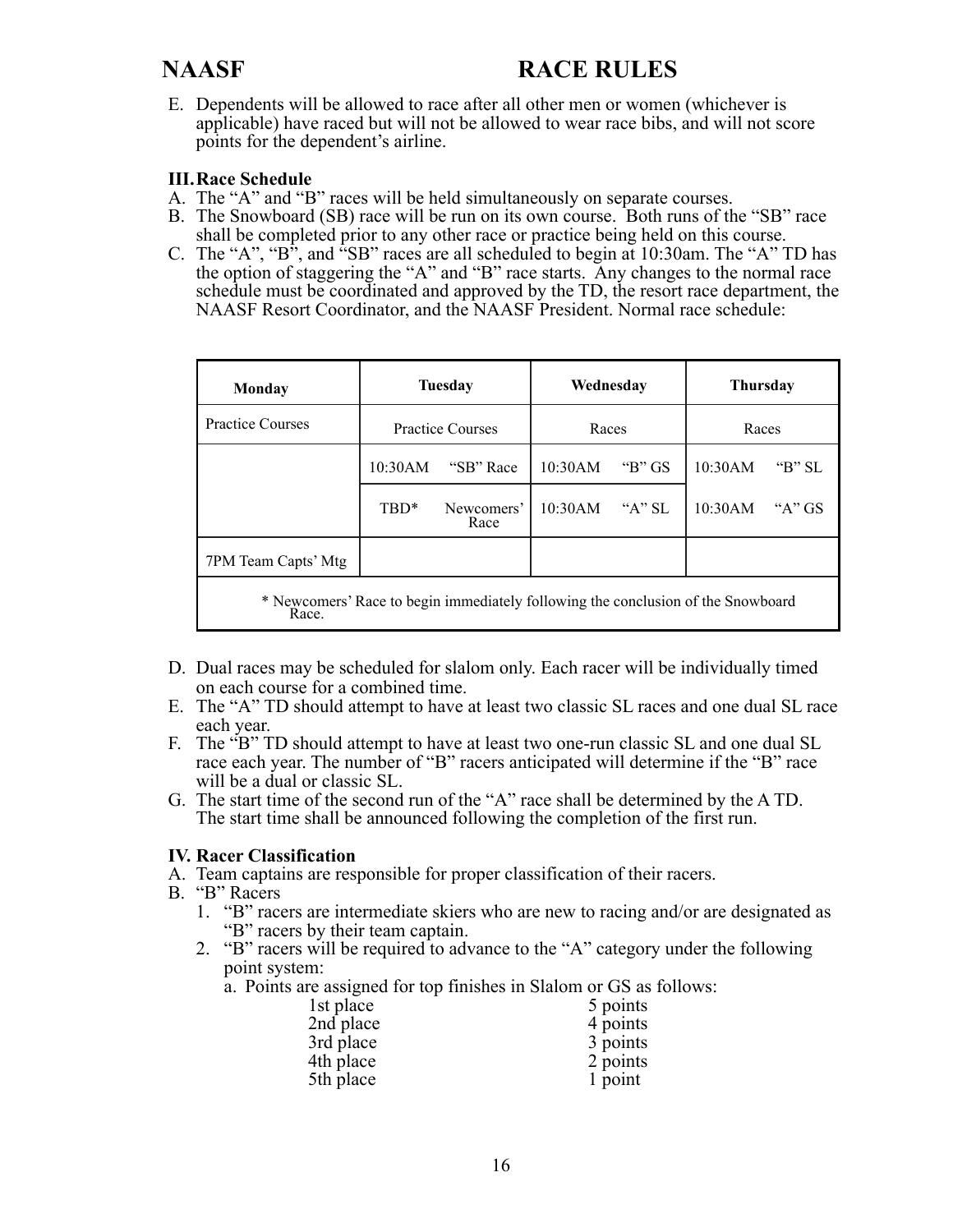b. Advancement points are added for the previous six NAASF weeks. Any racer who has accumulated the following total may not race in the "B" race that week, but may race only in the " $A$ " race:

Men 18 points Women 18 points

- 3. The A "Ringer Rule" is triggered when a B racer wins two B races in a three ski week period by an average of 50 FIS points over the 2<sup>nd</sup> through 5<sup>th</sup> place finishers. If this rule is triggered, the racer bumps up to the A racer classification regardless of the number of B bumps points accumulated. The racer may appeal this reclassification to a jury consisting of the NAASF president, the scorer, the B TD and A TD.
- 4. No racer may compete in the "B" division if she or he is currently ranked in the top SIXTY PERCENT 60% women or men respectively, in either Slalom or GS of the "A" division over the last eight races for either discipline.
- C. "A" Racers
	- 1. "A" racers are advanced racers. The "A" race is open to all NAASF entrants without restriction.
- D. An individual may not race in multiple classifications on the same day. If eligible, she/he may change classification for the next day's race (same week) but is ineligible for any combined award.
- E. Age Grouping
	- 1. "A" and "B" race age groups are determined by year of birth as follows, age as of December 31 prior to the competition year:

| Age Group |        |           |
|-----------|--------|-----------|
| Women     | $<$ 55 | $\geq 55$ |
| Men       | $<$ 55 | >55       |

F. Snowboarders shall be grouped into two separate classes, male and female. There will be no age grouping in each class.

### **V. Practice Courses**

 A. Practice courses shall be set and maintained on Monday and Tuesday, with SL, GS, and SB (Monday only) courses available for training in the morning and afternoon. The resort must cordon off the practice area and admit only airline racers. The resort shall set separate "A" "B", and "SB" practice courses. Courses are to be available, reset as needed, and maintained for a minimum of five hours each day. A race dept. employee is required to be continuously assigned to this duty while the courses are in use.

### **VI. Competition Courses**

### A. General

- 1. The technical difficulty of the courses will be established by the NAASF TD in coordination with the resort's race department. On occasion, NAASF can provide its own guest course setter; or allow qualified team members; to set or assist in setting the practice and the competition courses, at the discretion of the TD. The TD will notify the host resort race department in advance.2. Men and women may run the same course.
- 3. Timing should be to the hundredth of a second. Backup timing is *required.* Manual timing may be used for backup.
- 4. If necessary, chemicals should be applied in course preparation.
- 5. Pro gates may not be used for starting, standard wands only.
- 6. Breakaway gates must be used on all inside turning gates for all courses. Single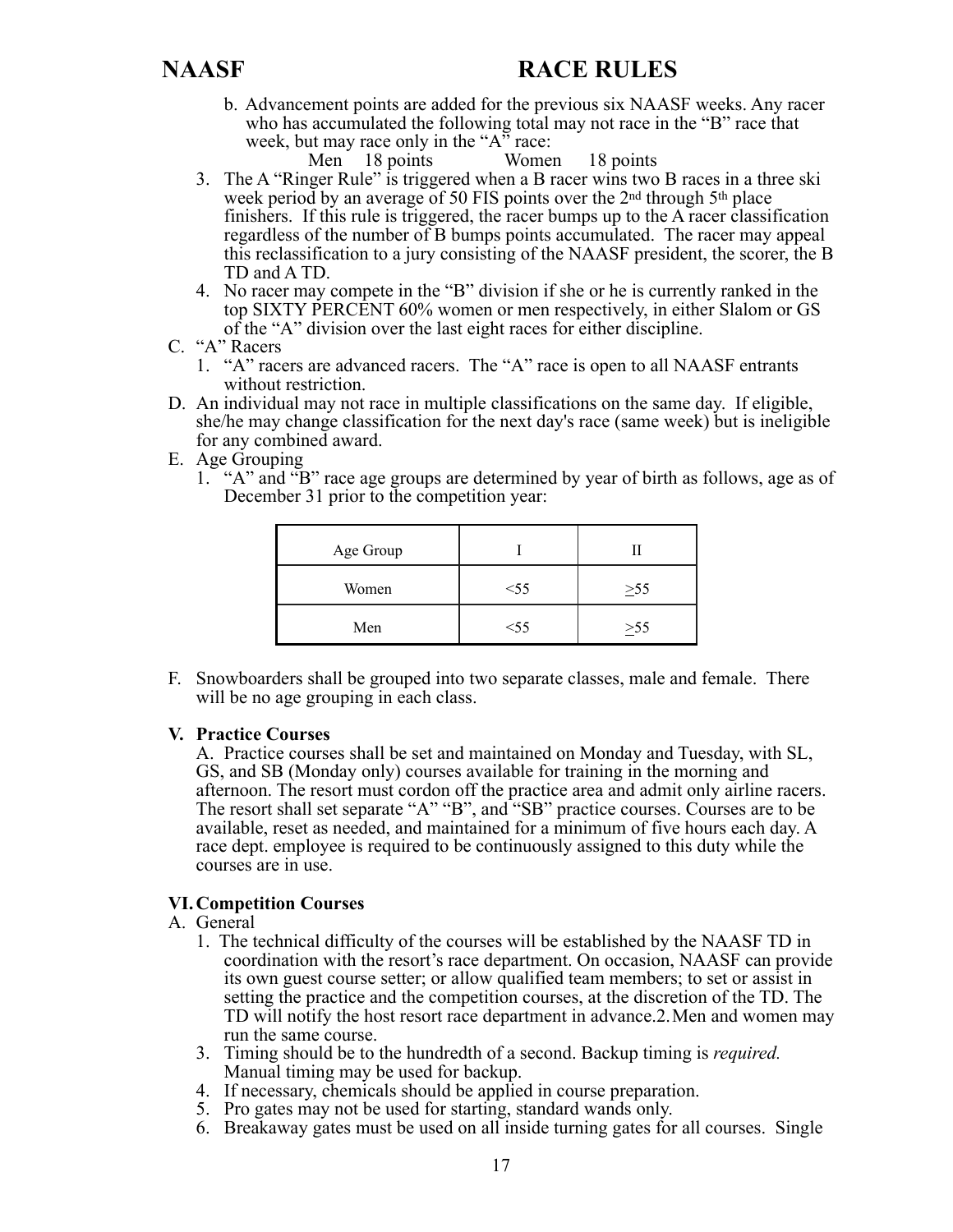pole breakaway gates will be used for all dual races (no panels). Triangular snowboard-specific gates shall be used for the snowboard courses.

- 7. Jumps should not be designed into any racecourse. Terrain features may, at the discretion of the TD, be incorporated into the snowboard course.
- 8. To reduce ruts, at the discretion of the "B" TD, and coordinated with the resort race department, the "B" race may be broken into two races using identical parallel courses. The courses will use the same start and finish but gates may be displaced to clear ruts.
- 9. Resorts are required to have a sufficient and reasonable number of gatekeepers for both the "A" and "B" courses. As a guideline, NAASF expects one gatekeeper for each 3 or 4 gates.
- 10. Unofficial results shall be posted at the finish line for all races. The resort will furnish personnel who shall post: bib #, airline designator, racer name, and results; e.g.: **12 US ZURBRIGGEN 44.44 44.44 88.88.**
- 11. Forerunners are limited to 4 overall, preferably 1 female, at the discretion of the TD.
- B. "A" Courses
	- 1. Slalom: 2 runs, separate courses, approximately 40 seconds in length, 40 gates, variable terrain, with a vertical drop of approximately 500 feet/150 meters. Recommend up to five vertical combinations (Flushes and/or Hairpins) be set on the race course
	- 2. Giant Slalom: 2 runs, separate courses, approximately 60-80 seconds in length, variable terrain with a vertical drop of approximately 1,000 feet/300 meters.
- C. "B" Courses
	- 1. For both slalom and giant slalom there will be two runs, with the first being mandatory, the second optional. The second run will be dependent upon numbers and conditions. For dual slalom, both runs are mandatory for a combined time.
	- 2. Slalom: Approximately 40 seconds in length, approximately 30 gates, with a maximum of two vertical combinations which can be a combination of a flush and/or hairpin-combination gates
	- 3. Giant Slalom: Approximately 50-60 seconds in length.
	- D. "Snowboard" Course
	- 1. Two runs of approximately 45-60 seconds duration. May be formatted as two run, easy turn, dual slalom, or two runs on GS course, best of 2 runs, first run not mandatory.

### **VII. Racer Registration**

- A. "A" Racer registration
	- 1. Team captains will verify racer registration. Additions will be allowed until 8:00PM Monday of each race week.
	- 2. Racers may still register after the deadline, but they will be an add-on racer, added to the end of the start list. The NAASF Scorer will prepare the "A" Race Start List, to be used in the start area and in the timing shack. Add-on racers will be given a bib and allowed to race at the end of the start.
	- 3. Teams whose 1st or other seeded racer is a DNS will lose that seed: later seeded racers may not move forward to fill the vacant seed.
- B. "B" Racer registration
	- 1. All registrations must be completed by 8PM Mon. of race week. Team Captains must seed their B-1 age category racers by the end of the Team Captains meeting. Racers may still register after that time, but they will be add-on racers, added to the end of the start list. Add-on racers will be given a bib and allowed to race at the end of the start list.
	- 2. The NAASF scorer or "B" TD will compile a "B" Start List. The "B" start list is strictly according to age and team seeding. (No "B" ranking list is compiled.)
- C. "Snowboard Racer registration
	- 1. All registrations must be completed by 8:00PM Mon. of the race week. Racers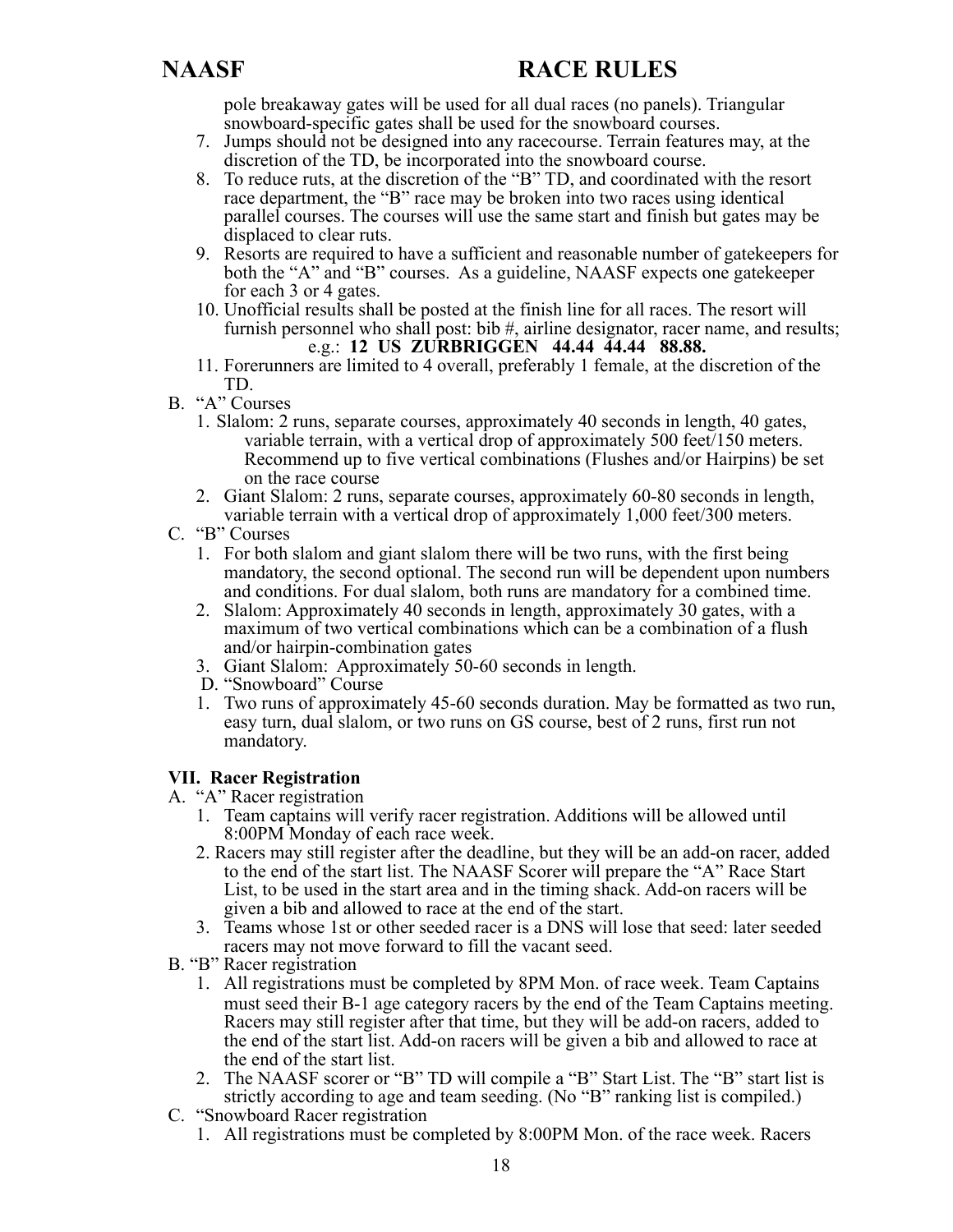may still register after that time, but they will be add-on racers. Add-on racers will be given a bib and allowed to race at the end of the start list.

### **VIII. Seeding Procedures**

- A. Team seeding
	- 1. Team seeding for the year will be established by draw at the first team captains' meeting. Subsequent seeding during the year will be established by forward rotation of paid member teams. (Non-dues paying airline teams will always be seeded last.) A team making payment of dues during the year will enter the rotation, from the bottom, at that ski week.

Example: 15 paid teams, three ski weeks. Rotation is by 15/3, or five places for each week. The 6th seed at the first week becomes the 1st seed at the second week, and 11th seed at the third week. Non-paid team entrants will be seeded 16th and subsequent for all weeks, and will not rotate.

- B. "A" Competition Ranking
	- 1. "A" racers are ranked by using a racer's 'FIS' points from the best two finishes of the previous eight races for SL and GS, respectively. [For 'FIS' point formula, see SCORING AND AWARDS.]
	- 2. Racers with only one result in the previous eight races will be assessed "nonactivity adder" points in accordance with the USSA Alpine Skiing Guide. (NAASF Standard Penalty – 20%, with a minimum 4pts and a maximum 20pts.)
	- 3. Racers with one result and a DNF (two or more starts, one finish) during the previous eight races shall have a **single** "penalty adder".
	- 4. Racers with one result (one start, one finish) during the previous eight races will have a **double** "penalty adder".
- C. "A" Race Start List
	- 1. The Scorer will construct the official "A" Race Start List as follows:
		- a. A-III category racer:
			- Age 63 years and older as of December 31 prior to competitive year, from oldest racer to youngest.
		- b. A-II category racers:
			- Age 55-62 years as of December 31 prior to competitive year, from oldest racer to youngest racer.
		- c. A-I age category racers:
			- The top 10 ranked racers will be combined with the highest-ranked skier of each member airline team not represented in those top 10 point holders. (I.E., each airline will have at least one skier in this group.) Starting order of this group is then randomized.

Exception: For *dual slalom* races, courtesy move-ups to first seed will not apply, and the five top-ranked pairs of racers will be randomly assigned start positions.

- Remaining ranked racers will be seeded in ranking order.
- d. Non-ranked racers to be randomized
- D. "B" Race
	- 1. The NAASF Scorer will construct the official "B" Race Start List in the following order:
		- a. B-II category racer:

 - Regardless of team, all racers age 55 and older as of December 31 prior to the competitive year, from oldest racer to youngest (based on birthday).

b. B-I category racer:

 - Age 54 and younger as of December 31 prior to competitive year based on discretion of the team captain, and the draw as specified in "Race Rules VIII. Seeding Procedures A. Team Seeding.

2. All seeding must be done by 8:00PM Monday of the race week. If a Team Captain fails to seed their racers, the NAASF Scorer will seed them by their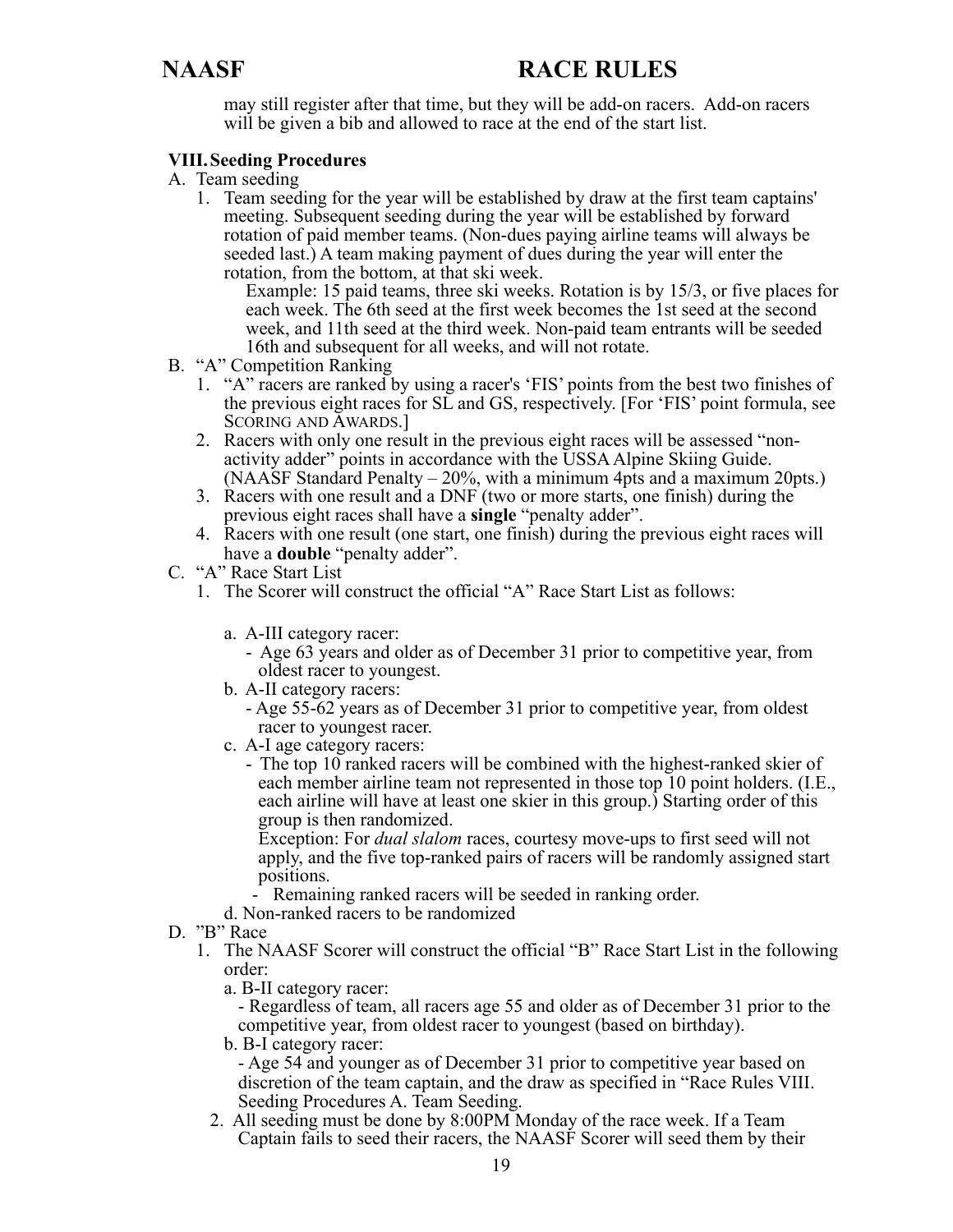respective FIS points.

- E. "Snowboard Race"
	- 1. Team Captains will be responsible for seeding their racers. However, all seeding must be done by 8:00PM Monday of the race week. If a Team Captain fails to seed their racers, the NAASF Scorer will seed them by their respective FIS points.

### **IX. Bibs**

- A. All racers must wear bibs which are clearly visible during NAASF races, except dependents/guests.
- B. "A" RACE: racers will use NAASF bibs.
	- 1. Bibs will be assigned according to the "A" race start list. 2. "A" team captains, or their designated representatives, will pick up assigned bibs prior to the race.

 3. It is the responsibility of the individual racer and his team to ensure that the NAASF bib is returned to the bib bag at the finish of the racer's final race. For racers failing to return their NAASF bib the following penalties will apply:

- a. NAASF Member Team A \$25 fine to be paid to the NAASF Treasurer before the next race. If this fine is not paid, the team will receive NO NAASF TEAM POINTS FOR THAT RACE.
- b. Nonmember Team A \$25 fine to be paid to the NAASF Treasurer before the next race. If this fine is not paid the non-NAASF-member team will not be eligible for any weekly awards until the fine is paid AND the individual racer will not be eligible to compete in any further NAASF events.
- 4. A team will be designated each week by the "A" TD to provide one male and one female "A" racer to collect the "A" bibs at the bottom of the course at the completion of each racer's second run.
- C. "B" RACE: racers will use NAASF bibs.
	- 1. "B" race start seeding will close after the start sheets are compiled at the team captains meeting.
	- 2. Late-arriving racers who have not been registered will be issued bib numbers, which follow the registered group, and they will race in the order of the supplementary bib issued, but before any racer missing his/her seed.
	- 3. Racers missing his/her start time will run in bib order after all other racers, but before dependents and guests.
	- 4. Bibs will be available for distribution to team captains or individuals at a convenient time and location as determined by the "B" TD and announced at the Team Captain's meeting. All "B"racers or a representative thereof will have a cut off time, which will be 30 minutes prior to the published start time of the first race, to pick up bibs and/or be included to the add on list.

 5. At each race meet, one airline will be responsible for handing out bibs for the week. If the designated airline fails to fulfill the assignment, their team will lose the points of their fastest racer, male or female, for that day's race.

- D. SNOWBOARD RACE: racers will use NAASF supplied bibs.
	- 1. The "A" TD will provide bibs at the start area of the Snowboard race course.
- E. Dependents and guests will run last and not wear bibs.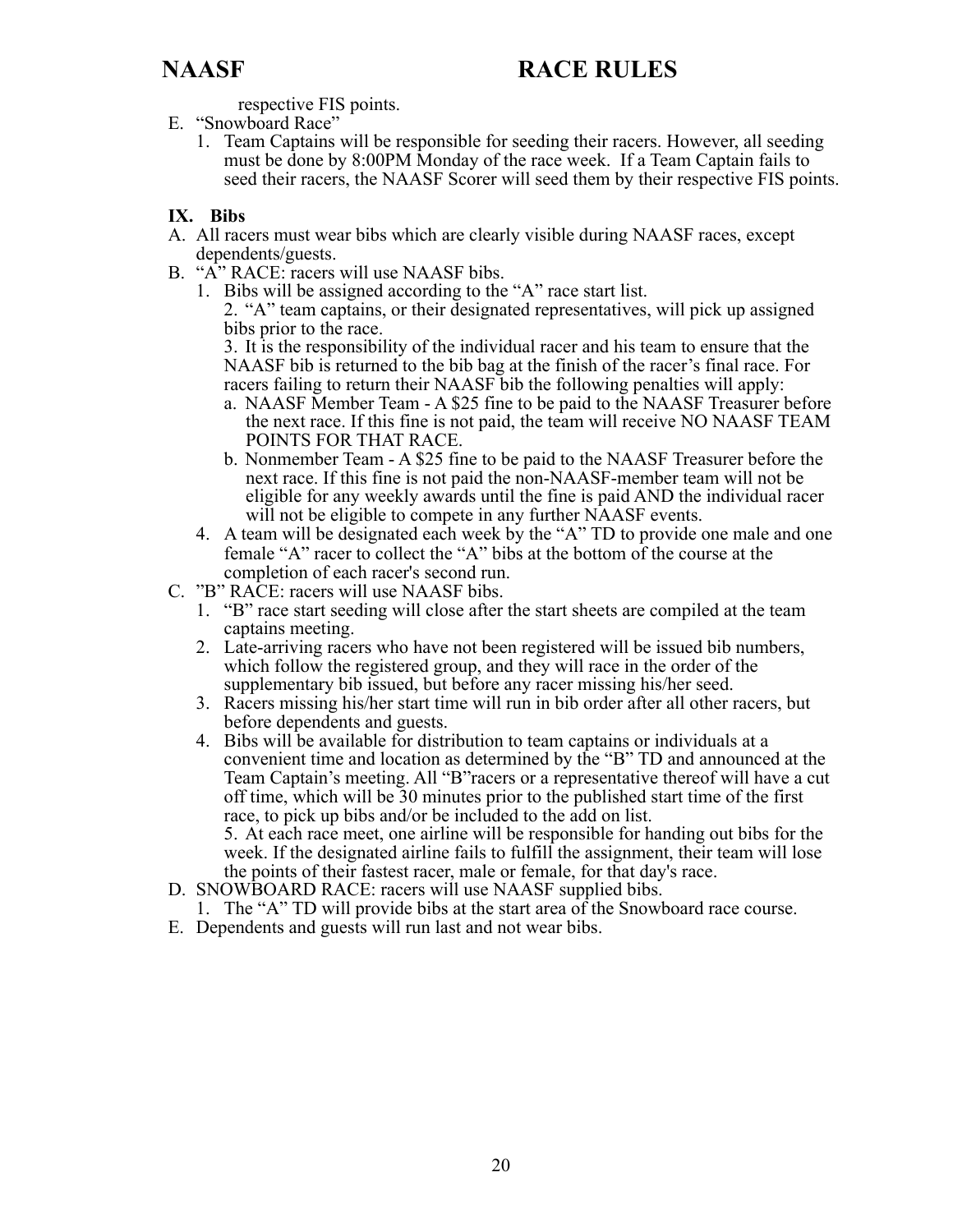#### **X. Starting**

A. Racing order:

|              | Classic                      |                                                                                |                              | Dual                                                                                     |
|--------------|------------------------------|--------------------------------------------------------------------------------|------------------------------|------------------------------------------------------------------------------------------|
| One-race run | Women                        | Men                                                                            |                              |                                                                                          |
| Two-race run | Women<br>Men<br>Women<br>Men | 1 <sup>st</sup> Run<br>1 <sup>st</sup> Run<br>$2nd$ Run<br>2 <sup>nd</sup> Run | Women<br>Women<br>Men<br>Men | 1 <sup>st</sup> Run<br>2 <sup>nd</sup> Run<br>1 <sup>st</sup> Run<br>2 <sup>nd</sup> Run |

Note: The "B" TD may change the order at the final ski week so that "B" Men race before "B" women.

- B. "A" Race Starting:
	- 1. First Run:
		- a. A-III group according to the "A" Race Start List.
		- b. A-II group according to the "A" Race Start List.
		- c. A-I group according to the "A" Race Start List.
		- d. Late registering racers, after listed women/men.
		- e. Dependents and guests following airline racer women/men.
	- 2. Second Run:
		- a. "A" race second run order will be a modified FIS "Bibo". Second run start order will be tabulated by the race department as soon as possible following the first run. This start order will be posted with the second run start time both on the results board, and at the top of the course. The second run start order will be:
			- 1. A-III in first run **start** order, unless that racer placed in the top ten after the first run.
			- 2. A-II in first run **start** order, unless that racer placed in the top ten after the first run.
			- 3. Top ten A-I and A-II racers in first run reverse results order.
			- 4. Remaining A-I racers in first run **results** order.
			- 5. First run DNFs/DQs in first run **start** order.\*
			- 6. Dependents/guests in first run **start** order.

#### \* NAASF permits first run disqualifiers to make a second run.

- C. "B" Race:
	- 1. First race and second run start order:
		- a. B-II group according to the "B" Race Start List.
		- b. B-I group according to the "B" Race Start List (w/team captain seed).
		- c. Late registering racers, after listed women/men.
		- d. Dependents and guests following airline racer women/men.
	- 2. After the women's first run has been declared closed by the "B" TD, no further women will be allowed to enter. After the men's first run has been declared closed by the "B" TD, no further men will be allowed to enter.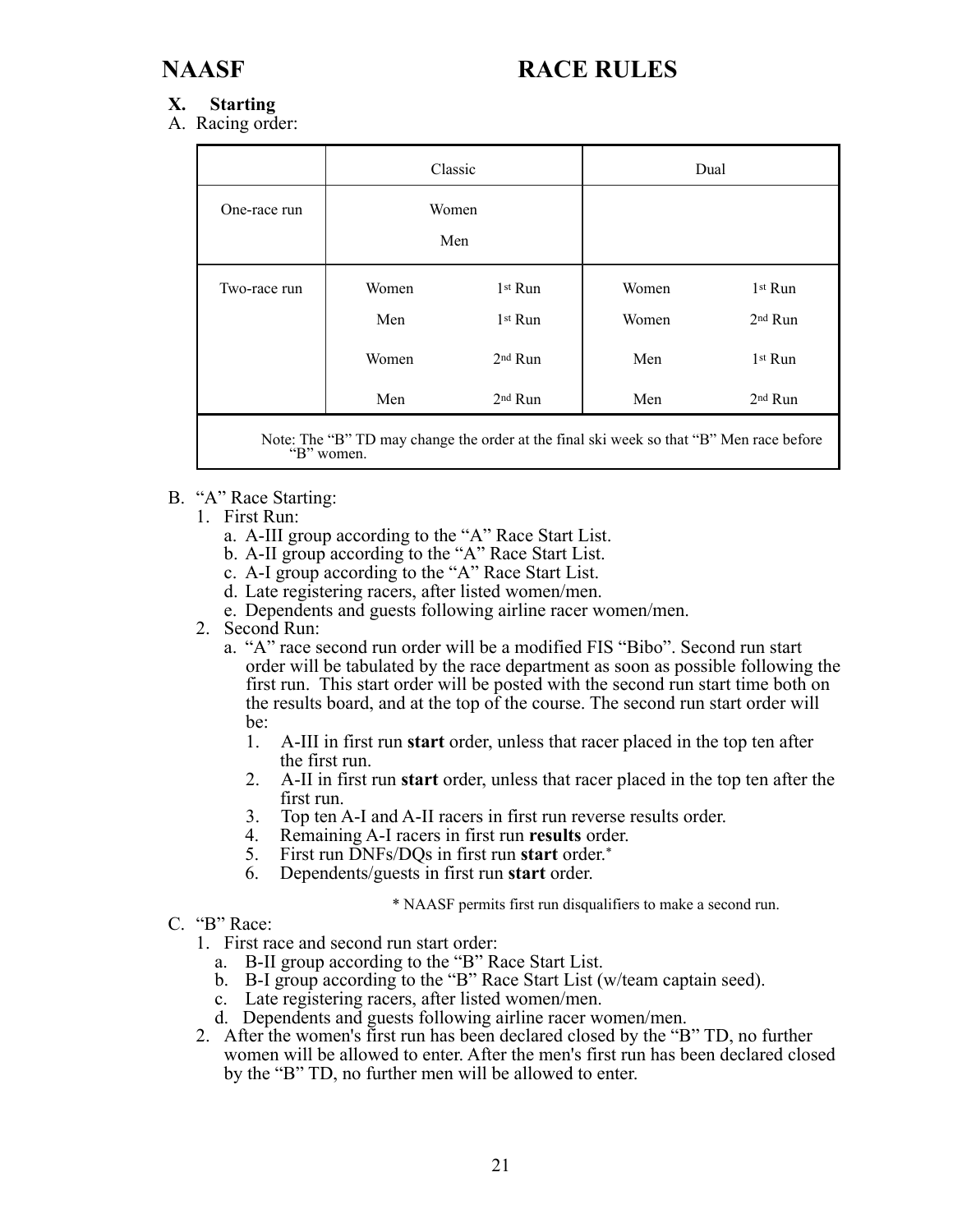- D. "Snowboard" Race:
	- 1. First and second run start order:
		- a. Registered racers in accordance with the "Snowboard" Race Start List.
		- b. Add-on racers in bib order, assigned in first come/first served order.
- c. Dependents/guests.
- E. NAASF Start Procedures
	- 1. As directed, each racer will enter the starting gate. Dependents will identify themselves as such.
	- 2. All racers will be started with standard start signals. For SL and SB, "READY" and a few seconds later, "GO". The competitor must start within about 10 seconds of this command. For GS, "TEN SECONDS" then "5,4,3,2,1,GO."A competitor shall start within 5 seconds before to 5 seconds after the signal "GO".
	- 3. Racer intervals will be determined by NAASF TD in conjunction with race department and announced to all racers at the start.
- F. Missed Starts
	- 1. A racer who misses his second-run start in a dual SL race will be disqualified.
	- 2. An "A" racer who misses his start in a classic SL or GS may run last, but ahead of any DQs, DNFs, or dependents.
	- 3. Any "B" racer who misses his start in the first run will not be disqualified, but may be re- seeded by his team captain at the end. The team will lose the seed position of the absent racer and may not substitute another skier in that position.
- G. Assistant Starter Duty
	- 1. Division I airlines will be assigned assistant starter duty, and may be designated to provide one "A" and two "B" assistant starters for both days as necessary. The "B" course assistant starters shall arrive at least 1 hour prior to the start to assist in handing out bibs and recording racer information onto the start lists.
- H. Assistant Starters Selection
	- 1. At the first team captains meeting the specific day of responsibility for each team will be determined. It shall be the responsibility of the team captain to provide these people, and if he/she is unable to do so, the team captain will be expected to perform the duties of assistant starter him/herself. Failure to provide assistant starters may result in the loss of the top team time for the responsible team and/or the disqualification of the team captain.

|           | January | February | March/April |
|-----------|---------|----------|-------------|
| Wednesday | tba     | tba      | tba         |
| Thursday  | tba     | tba      | tba         |

Season Assistant Starter Assignments

#### **XI. Disqualification/Re-runs**

- A. Gross profanity and/or flagrant disregard of NAASF rules may result in race disqualification of the individual by the TD.
- B. A racer crossing the finish line while a race is in progress, or one who interferes with another racer's time, may be disqualified by the TD for that day.
- C. "Shadowing" or "Pre-running" of a racecourse will be grounds for disqualification of a racer by the TD. The TD will consider the experience level of the racer and any witnesses' accounts in determining such a disqualification.
- D. A racer is disqualified if he/she loses a ski (binding release) during the race run, except that after successfully passing the third from last gate, a racer may continue across the finish line with one ski.
	- E. A racer will not be allowed a re-run if, following interference, she or he fails to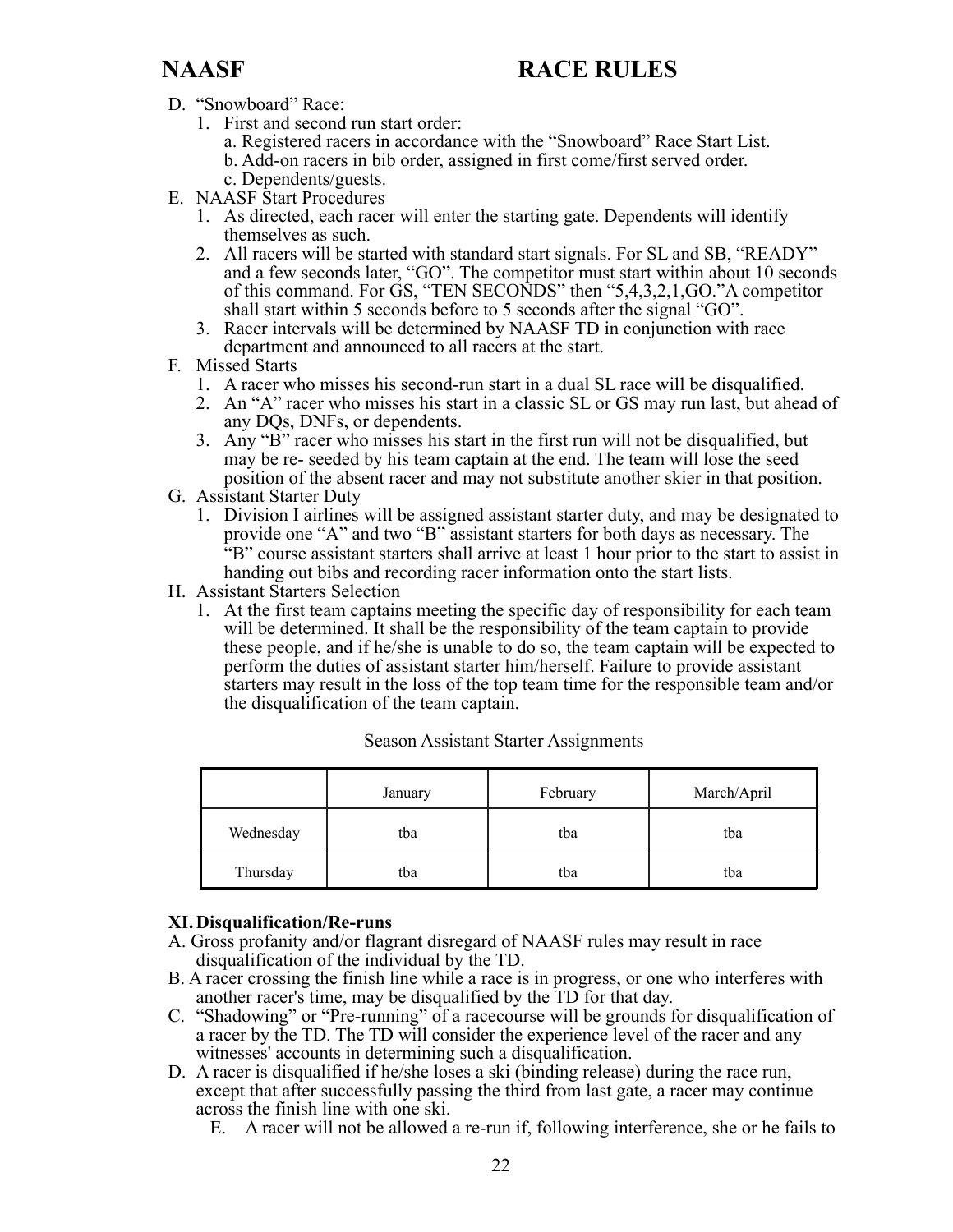leave the race-course immediately (giving due consideration to speed, gate positions, etc.) and report the interference claim to the nearest gate judge.

F. A racer who misses his second-run start in a dual SL race will be disqualified. G. Reruns will be run immediately upon a racer's return to the top of the course. A reasonable delay may be requested by the racer to account for any hiking or equipment adjustments.

 H. Provisional re-runs require the approval of the race jury to be accepted. Re-runs will be approved only if a gatekeeper or other race official gives clear, first-hand testimony of its cause and validity.

I. "Sportsmanship" disqualifications under sections A, B, or C, made by the TD, are subject to review by the NAASF President. This section does not imply waiver of normal protest procedures, specifically time limitation of protest filing.

#### **XII. Protests**

 A. Protests may be made at the time of occurrence and a provisional rerun granted. Protests not made at the time of occurrence must be filed prior to the end of the stipulated protest period of 15 minutes after the posting or announcement of the disqualification list at the bottom of the course. Any protests submitted after this are considered null and void. Any supporting or contradictory evidence submitted after this time period is considered inadmissible. All protests will be discussed and settled within one hour after the completion of the last race.

 1. Protests will only be accepted if based upon physical evidence or eyewitness testimony. For the protest meeting, the gate judge or start/finish judge or other involved officials (as applicable); the racer and his/her team captain and the available jury members will be present. In addition, any other requested evidence such as video, photos or films should be checked.

 2. At the vote on the protest, only the jury members are to be present. The decision requires a majority vote of all voting members of the jury, whether present or not. In case of a tie, the TD's vote is decisive.

 3. The decision is to be made public immediately after the proceedings by posting on the NAASF website scoring and verbally at the finish.

 B. A ten dollar (\$10.00) protest fee deposit must be given to the TD or his appointed delegate prior to the start of the meeting.

1. Protest fees are returned if the protest is granted.

 2. Protest fees not returned will be given to the NAASF Treasurer by the TD for inclusion in the NAASF general fund.

 3. A protest may be withdrawn by the protesting party prior to the jury reaching a decision (or an intermediate decision made for reasons of time). In this case, deposit money will be returned.

C. The protest jury will consist of a Race Department official, the NAASF president, the NAASF Race Director, and the respective TD. If that respective TD is unavailable, the remaining TD may stand in.

#### **XIII. Safety**

- A. It is required that the resort closes off the race area to non-registered skiers and snowboarders.
- B. A ski patroller with toboggan is required at the top of each course during the race.
- C. All racers are required to wear helmets while training and racing. A slalom guard is recommended for training and racing.

#### **XIV. NAASF Race Officials**

A. Officials designated by the course TD shall be issued "Race Official" armbands and should be granted lift line privileges by the resort (i.e. use of ski school entrance). This privilege is required only during the time a racecourse is in preparation and use.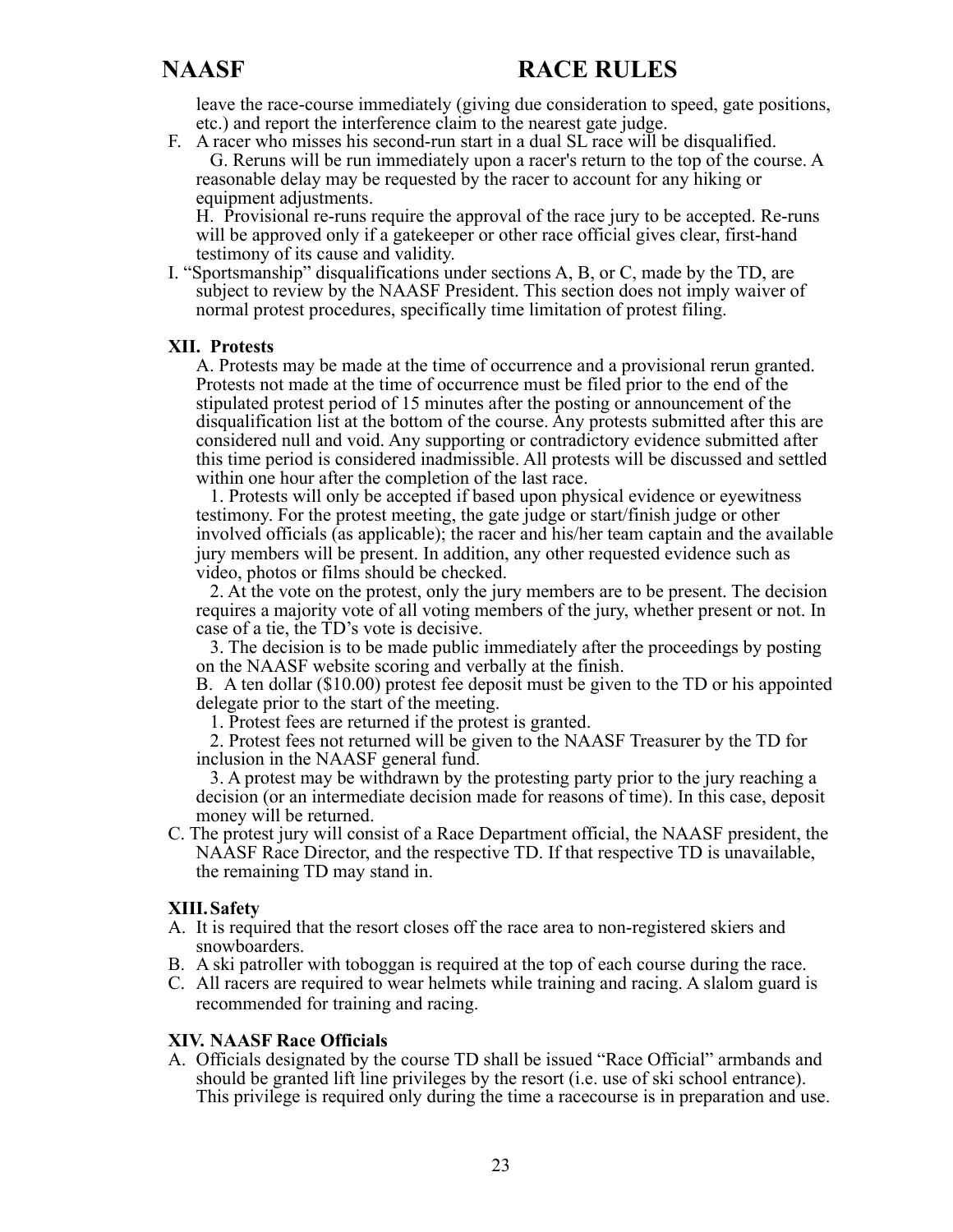### **XV. Results Publication**

- A. The resort is responsible for the timely transfer of race results to NAASF. If requested, the resort will be responsible for printing copies of results.
- B. Results will be published at [www.naasf.com](http://www.naasf.com) as soon as they are verified.
- C. In a two-run race, if only one run is completed, this run will still be recorded and published in the results.

#### **XVI. Team Captains' Meeting**

- A. The meeting shall be held Monday at 7 PM.
- B. Agenda Items:
	- 1. Team Draw, first meeting of the year
	- 2. Racer Registration
	- 3. Assistant Starters confirmation [see table: *Starting*]
	- 4. "A" and "B" Bib collection duty assignment
	- 5. Weekly race schedule briefing.
	- 6. Introduction to resort race department.
	- 7. Other business relating to race competition.
- C. Start lists will be locked at 8:00PM following the team captains' meeting. Additions after that time will be treated as add-on racers. See VII. Racer Registration and VIII. Seeding procedures for more information.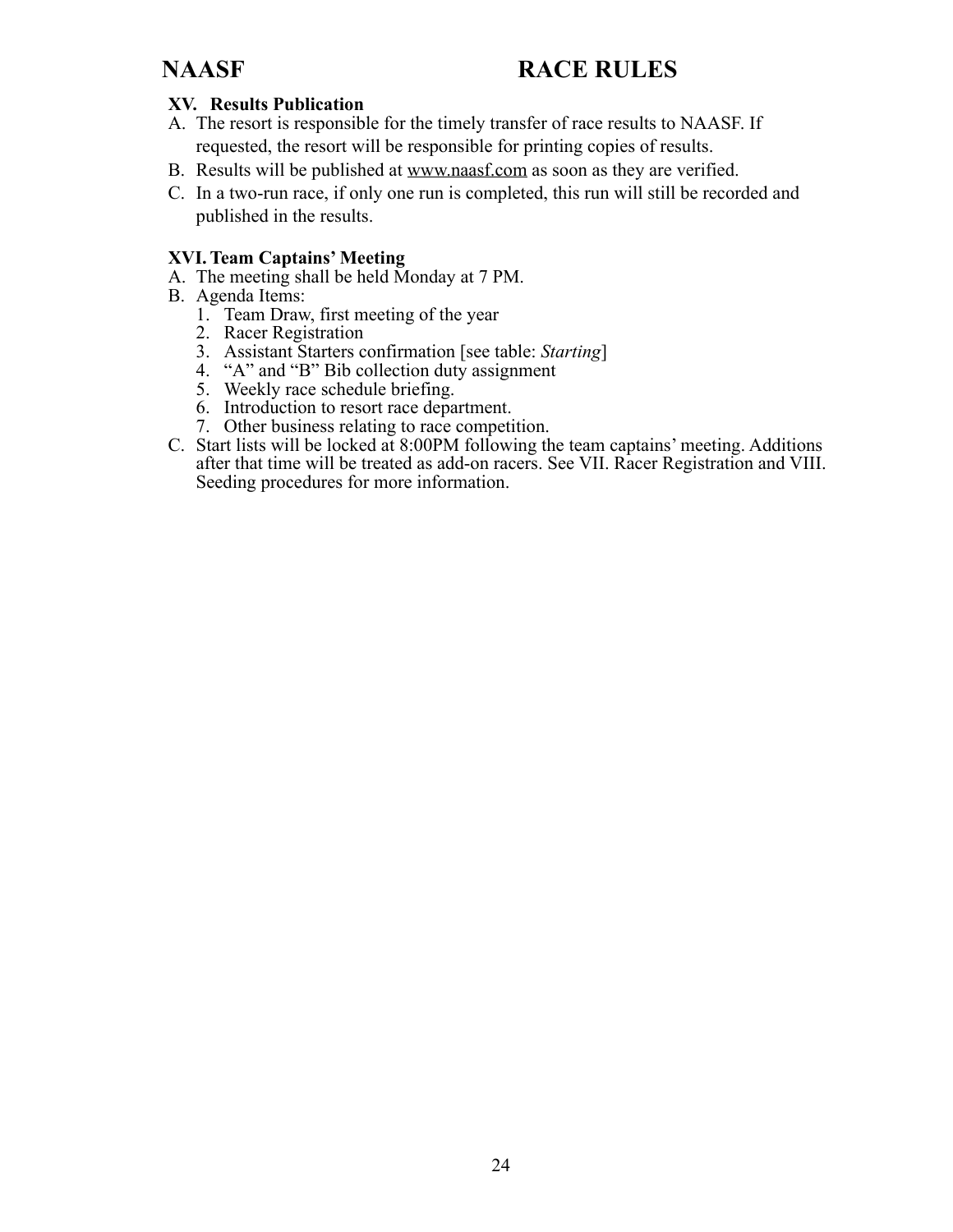## **NAASF SCORING AND AWARDS**

### **SCORING AND AWARDS**

#### **I. General**

- A. Weekly awards are awarded to individuals and teams of all certified airlines without regard to NAASF membership, or nationality.
- B. Annual awards are computed by NAASF competition points, and are awarded only to individuals and teams of airlines that are paid members of NAASF.
- C. NAASF provides awards.
- D. The presentation of awards will normally occur at the Wednesday and Thursday evening parties. This is subject to change and will be published in the schedule of events. Deviations will be announced at the team captains' meeting. \* Individuals or teams finishing in a tie will be awarded duplicate trophies, which shall be procured by

NAASF as soon as possible.

#### **II. Weekly Competition**

- A. Teams
	- 1. There are three classifications of team competition, The NAASF CUP ("A"s, "B"s, and "SB"), the BOB POWERS' CUP ("A"s only), and the DIVISION II CUP (smaller airlines "A"s, "B"s, and "SB").
	- 2. Weekly, the point totals for the NAASF CUP, BOB POWERS' CUP, and the DIVISION II CUP will be computed, announced and posted.
- B. Individuals<br>1. The
	- There will be three classifications of individual competition, "A", "B", and "SB".
	- 2. FIS points are computed for each race according to the standard FIS formula below. NAASF will use the standard FIS factor for Slalom and GS.

FIS formula:  $P = (Tr/Tw-1)$  x F where P is race points; Tr is racer's time in seconds; Tw is Winner's time in seconds; and F is a constant, different for each discipline, determined yearly by FIS.

- 3. A "combined" race result is computed by averaging the slalom and giant slalom race 'FIS" results.
- C. Weekly Awards

|                | <b>INDIVIDUAL</b> |                |                |                |                |                |                |                |                |                |                |                |                |
|----------------|-------------------|----------------|----------------|----------------|----------------|----------------|----------------|----------------|----------------|----------------|----------------|----------------|----------------|
|                | SB                |                |                |                | $\bf{B}$       |                |                |                |                |                | $\mathbf A$    |                |                |
| Wom<br>en      | Men               |                |                | Women          |                |                | Men            |                |                | Women          |                |                | Men            |
|                |                   | <b>SL</b>      | <b>GS</b>      | CM             | SL             | <b>GS</b>      | CM             | ${\rm GS}$     | <b>SL</b>      | CM             | GS             | <b>SL</b>      | CM             |
| $\mathbf{1}$   | $\mathbf{1}$      | 1              | 1              | $\mathbf{1}$   | 1              | 1              | $\mathbf{1}$   | 1              | $\mathbf{1}$   | $\mathbf{1}$   | $\mathbf{1}$   | $\mathbf{1}$   | $\mathbf{1}$   |
| $\overline{2}$ | $\overline{2}$    | $\overline{2}$ | $\overline{2}$ | $\overline{2}$ | $\overline{2}$ | 2              | $\overline{2}$ | $\overline{2}$ | 2              | $\overline{2}$ | $\overline{2}$ | $\overline{2}$ | 2              |
| $\mathfrak{Z}$ | $\overline{3}$    | 3              | $\overline{3}$ | $\overline{3}$ | 3              | $\overline{3}$ | $\mathfrak{Z}$ | $\overline{3}$ | $\overline{3}$ | $\overline{3}$ | 3              | 3              | $\overline{3}$ |
| $\overline{4}$ | $\overline{4}$    | $\overline{4}$ | $\overline{4}$ | $\overline{4}$ | $\overline{4}$ | $\overline{4}$ | $\overline{4}$ | $\overline{4}$ | $\overline{4}$ | $\overline{4}$ | $\overline{4}$ | $\overline{4}$ | $\overline{4}$ |
| 5              | 5                 | 5              | 5              | 5              | 5              | 5              | 5              | 5              | 5              | 5              | 5              | 5              | 5              |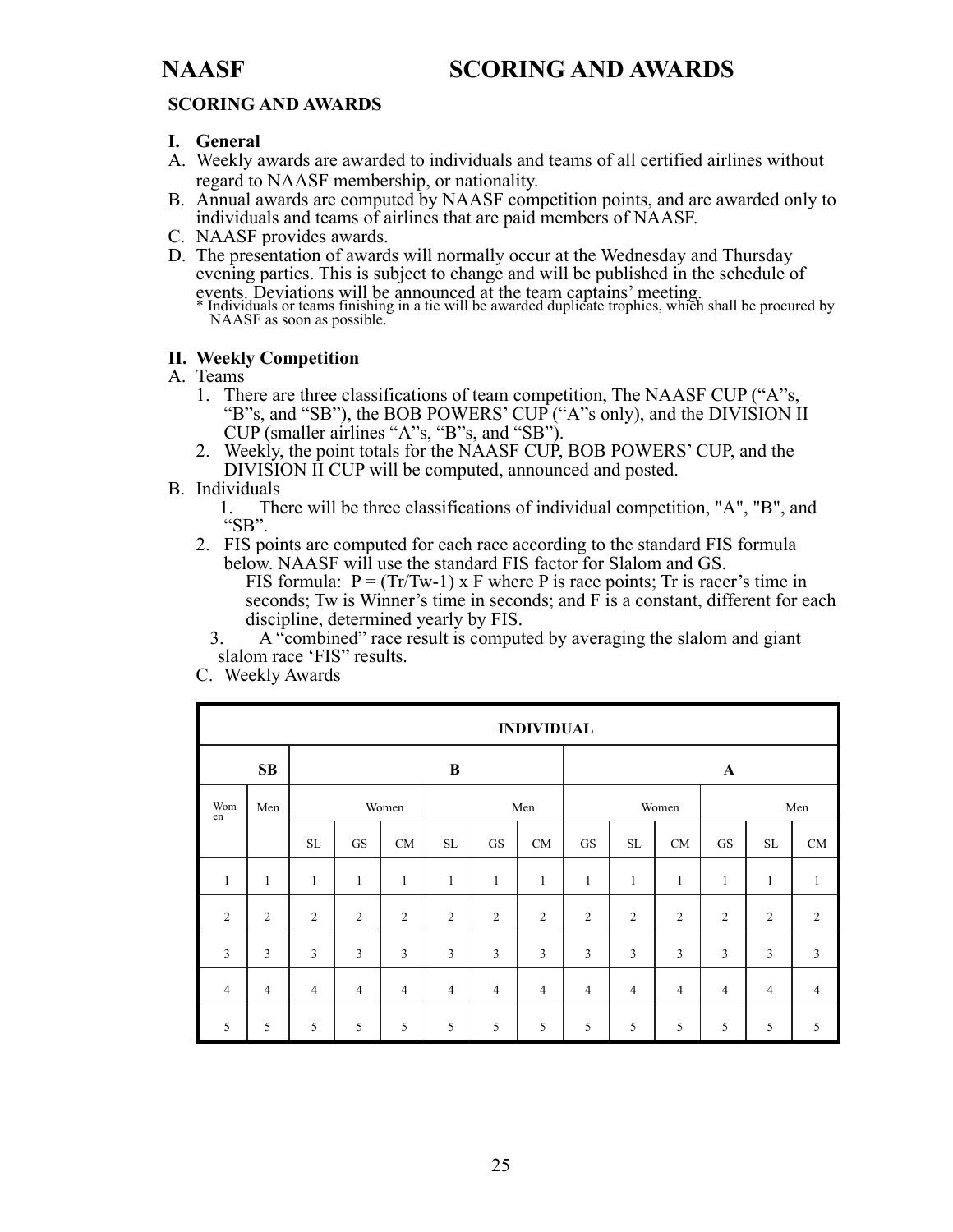## **NAASF SCORING AND AWARDS**

| <b>INDIVIDUAL AGE GROUP AWARDS</b>                                                                                                                                                                                                                                                                                                                       |           |                |                |                |          |                |           |  |
|----------------------------------------------------------------------------------------------------------------------------------------------------------------------------------------------------------------------------------------------------------------------------------------------------------------------------------------------------------|-----------|----------------|----------------|----------------|----------|----------------|-----------|--|
|                                                                                                                                                                                                                                                                                                                                                          |           | $B-I, II$      |                |                |          | $A-II$         |           |  |
|                                                                                                                                                                                                                                                                                                                                                          | Women     |                | Men            |                | Women    |                | Men       |  |
| <b>GS</b>                                                                                                                                                                                                                                                                                                                                                | <b>SL</b> | <b>GS</b>      | SL.            | <b>GS</b>      | SL       | <b>GS</b>      | <b>SL</b> |  |
| 1                                                                                                                                                                                                                                                                                                                                                        | 1         | 1              | 1              | 1              | 1        | 1              | 1         |  |
| $\overline{2}$                                                                                                                                                                                                                                                                                                                                           | 2         | $\overline{2}$ | $\overline{2}$ | $\overline{c}$ | 2        | $\overline{2}$ | 2         |  |
| 3                                                                                                                                                                                                                                                                                                                                                        | 3         | 3              | 3              | 3              | 3        | 3              | 3         |  |
|                                                                                                                                                                                                                                                                                                                                                          |           | $B-III$        |                | $A-III$        |          |                |           |  |
|                                                                                                                                                                                                                                                                                                                                                          | Women     |                | Men            |                | Women    | Men            |           |  |
|                                                                                                                                                                                                                                                                                                                                                          | Combined  |                | Combined       |                | Combined |                | Combined  |  |
|                                                                                                                                                                                                                                                                                                                                                          | 1         | 1              |                | 1              |          | $\mathbf{1}$   |           |  |
| Notes: 1) Age-group awards are given to the highest-placed racers in each age group, who have not placed in the top five of the individual race standings and therefore have not received an individual<br>trophy.<br>2) B-II and A-II second and third-place awards will only be presented if there are at least five<br>competitors in that age group. |           |                |                |                |          |                |           |  |

### **III. Annual Competition**

- A. Annual awards are presented at the last ski and snowboard week of the season. At least two sanctioned weeks must be completed in order to award the annual awards.
- B. Individuals
	- 1. A-III Individual awards are given for the 1st place man and woman in the A-III combined weekly standings in the same manner as "A" overall individual awards. Points will be awarded towards these standings in the same manner as "B" bump points, (i.e. 5 points for 1st place combined, 4 points for 2nd place, etc.)
	- 2. Points, referred to as "NAASF Points", are awarded to the top 25 finishers in each " $A$ ", " $B$ " and " $SB$ " race as follows:

| PL             | <b>PTS</b>                                                                                                      | PL             | <b>PTS</b> | PL | <b>PTS</b> | PL | <b>PTS</b> | PL | <b>PTS</b>     |
|----------------|-----------------------------------------------------------------------------------------------------------------|----------------|------------|----|------------|----|------------|----|----------------|
| 1              | 30                                                                                                              | 6              | 20         | 11 | 15         | 16 | 10         | 21 | 5              |
| 2              | 27                                                                                                              | $\overline{7}$ | 19         | 12 | 14         | 17 | 9          | 22 | $\overline{4}$ |
| 3              | 25                                                                                                              | 8              | 18         | 13 | 13         | 18 | 8          | 23 | 3              |
| $\overline{4}$ | 23                                                                                                              | 9              | 17         | 14 | 12         | 19 | 7          | 24 | 2              |
| 5              | 21                                                                                                              | 10             | 16         | 15 | 11         | 20 | 6          | 25 | 1              |
|                | Exception: If less than 30 racers in any category start, race points will be awarded through $15th$ place only. |                |            |    |            |    |            |    |                |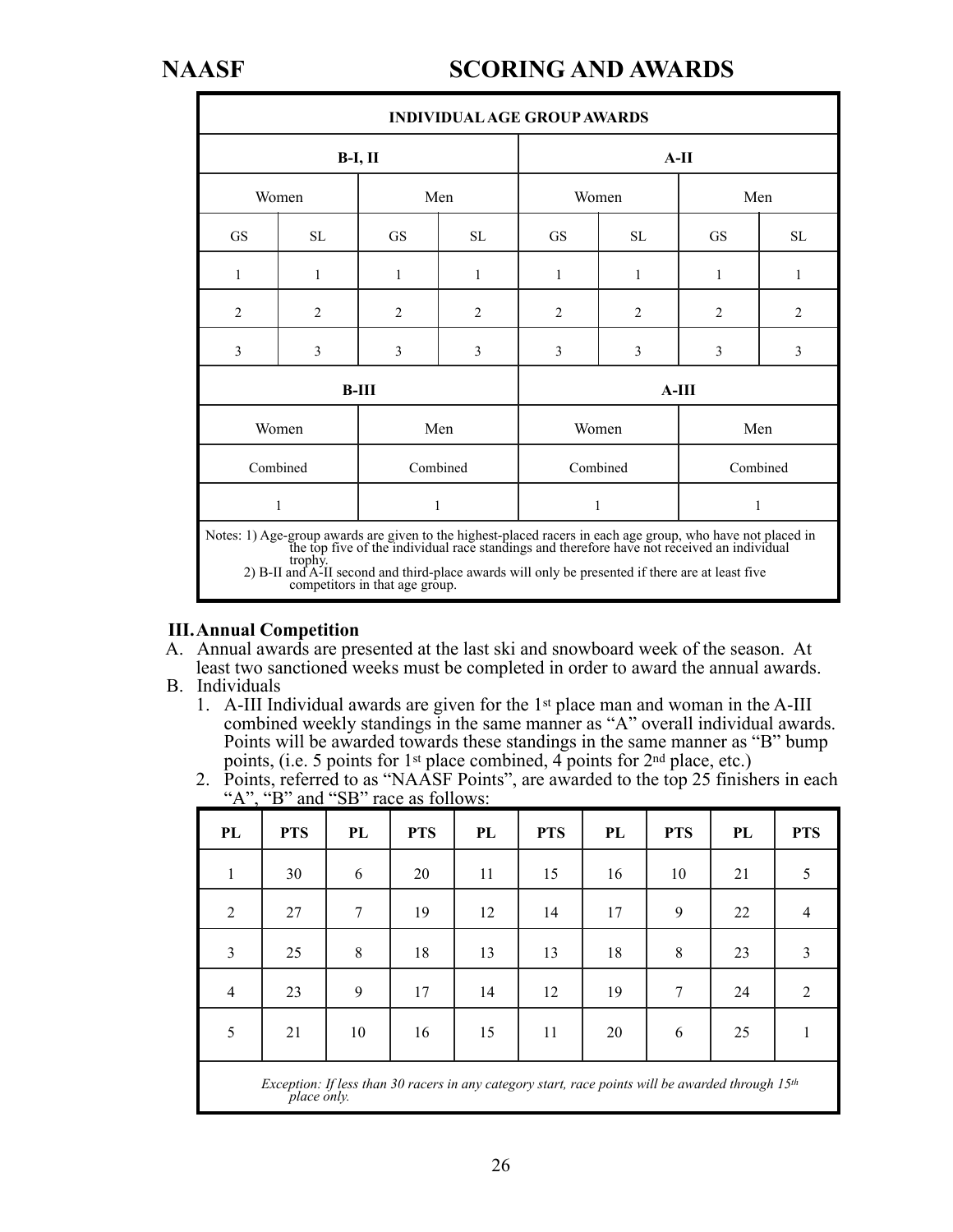- 3. Annual Individual Awards
	- a. Overall individual awards are given for the most NAASF points earned in the best two or three "A" Category GS, SL, and CM races for the top 10 men and women in a 3 or 4 week NAASF season, respectively. These awards will be given out at the final NAASF week.
	- b. Overall individual awards are given for the most NAASF points earned in the best two or three "B" category GS, SL and CM races for the top 5 men and women in a 3 or 4 week NAASF season, respectively. These awards will be given out at the final NAASF week.
	- c. Individual awards are also given out for the most NAASF points earned in the best two or three "SB" races for the top 5 men and women.
- C. Teams
	- 1. For annual team awards, only the top three finishers for each dues-paid airline in each race (men and women, slalom and GS, "A", "B" and "SB") are eligible to earn Cup points in accordance with the individual NAASF points table listed in section III. B. When determining the top 25 places for computing team Cup points and individual points, racers are skipped who are not members of a dues-paid airline. These points are then awarded to the

 next finisher of a dues-paid airline as if the racer of the non-dues-paid airline had not raced. Cup points are not awarded if the racers are not in the top three of each airline.

- 2. NAASF CUP: Most Cup points earned in all Slalom and Giant Slalom races by eligible "A" and "B" racers and in all snowboard races by eligible "SB" racers.
- 3. BOB POWERS' CUP: Most Cup points earned in all Slalom and Giant Slalom races by eligible "A" racers.
- 4. DIVISION II CUP: Most Cup points earned by Division II airlines (excluding any who win top three places in the NAASF Cup or Sponsors' Cup competition) in all slalom and Giant Slalom races by eligible "A" and "B" racers and in all snowboard races by eligible "SB" racers.

5. SHREDDER CUP: Most Cup points earned in all snowboard races by eligible "SB" racers

- D. Annual Awards
	- 1. The NAASF CUP, BOB POWERS' CUP, SHREDDER CUP and DIVISION II CUP are perpetual trophies awarded annually. The trophies will be kept by the winning teams for one year and returned to NAASF prior to the awards presentation at the final meet.

| <b>INDIVIDUAL AWARDS</b> |                      |               |                |                      |               |  |  |
|--------------------------|----------------------|---------------|----------------|----------------------|---------------|--|--|
| <b>WOMEN</b>             |                      |               |                | <b>MEN</b>           |               |  |  |
| $\rm SB$                 | "A" OVERALL          | "A" GROUP III | SB             | "A" OVERALL          | "A" GROUP III |  |  |
| 1                        | 6<br>1               |               | 1              | 6<br>1               |               |  |  |
| 2                        | $7\phantom{.0}$<br>2 |               | $\overline{2}$ | 2<br>$7\phantom{.0}$ |               |  |  |
| $\overline{3}$           | 8<br>3               |               | 3              | 3<br>8               |               |  |  |
| $\overline{4}$           | 9<br>$\overline{4}$  |               | 4              | 9<br>$\overline{4}$  |               |  |  |
| 5                        | 10<br>5              |               | 5              | 10<br>5              |               |  |  |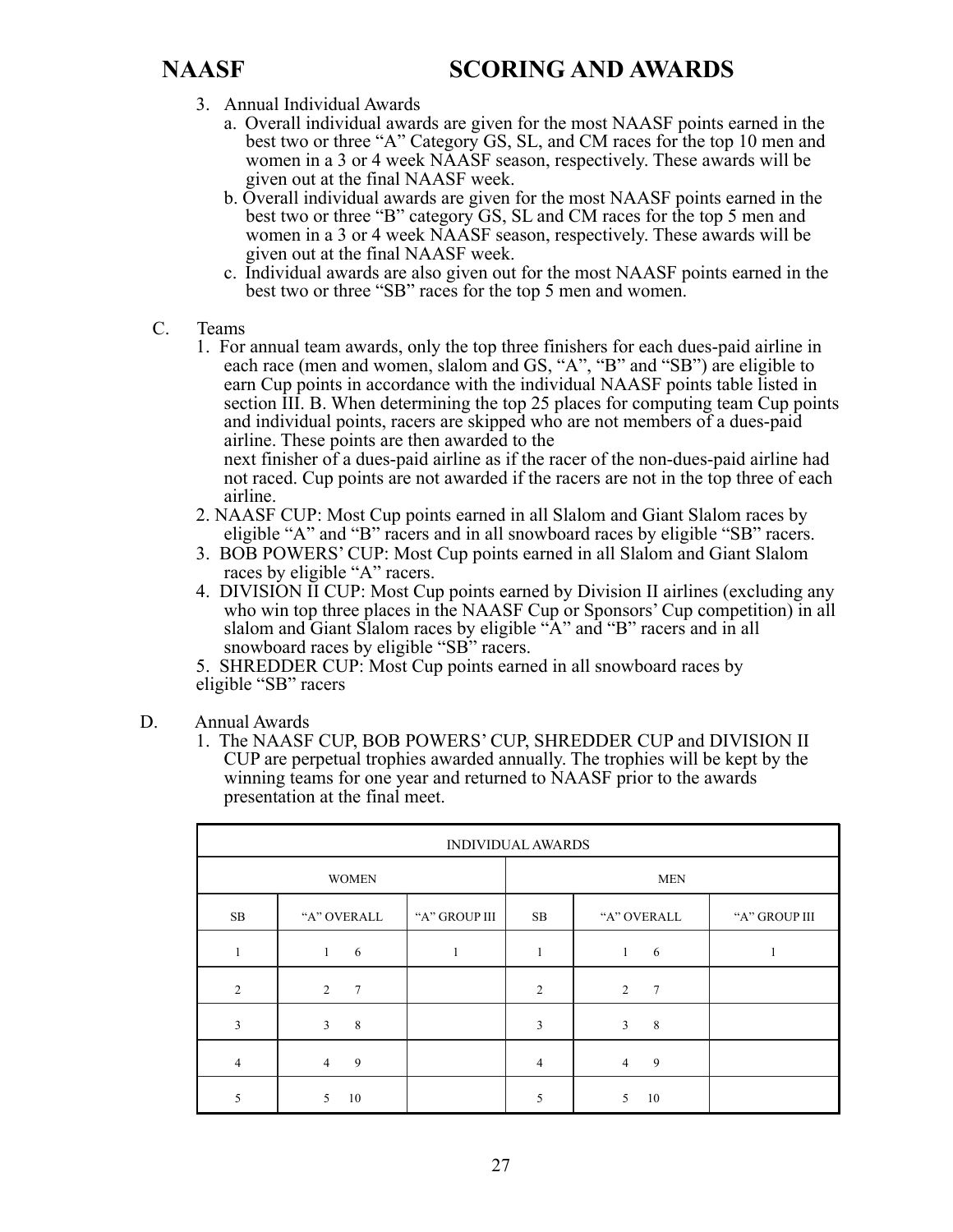## **NAASF SCORING AND AWARDS**

| <b>TEAM CUP AWARDS</b> |                   |                    |  |  |  |  |
|------------------------|-------------------|--------------------|--|--|--|--|
|                        |                   |                    |  |  |  |  |
| <b>NAASF</b>           | <b>Bob Powers</b> | <b>DIVISION II</b> |  |  |  |  |
|                        |                   |                    |  |  |  |  |
|                        |                   |                    |  |  |  |  |
|                        |                   |                    |  |  |  |  |

#### **IV. SPIRIT OF NAASF AWARD**

- A. This award will be given each year to an individual who by his/her involvement in NAASF, their own team or club, and with other skiers best exemplifies the spirit of friendship and sportsmanship found in NAASF.
	- 1. Anyone may nominate a candidate for the Spirit of NAASF Award. Nominations must be submitted in writing to the NAASF President by the conclusion of the February Ski and Snowboard Week, unless otherwise announced. The nominations will be deidentified, compiled, and distributed for voting, to each eligible voter, no later than March 1.
	- 2. Eligible Voters include:
		- a. One designated representative of each dues-paid NAASF member airline.
		- b. Each elected NAASF office (President, Vice President, Secretary/ Treasurer) and the appointed TDs (A/SB, and B).
		- c. Each active NAASF Foundation member (past NAASF presidents).
		- d. Each past recipient of the award.
		- e. Individuals eligible in more than one category may only have one vote.
	- 3. Voting will occur in a rank order format, one submission per eligible voter, by the specified date.
	- 4. The award will be presented on Wednesday or Thursday night during the final Ski and Snowboard Week of the year. This trophy shall be a perpetual trophy, and in addition the recipient shall receive an individual plaque.

#### Notes:

1. Past Presidents may elect to serve as directors of the NAASF Foundation.

2. Some women's names in the listing are their present names for easier recognition.

3. The Bob Powers Cup was originally known as the North American Airline Cup. In 1981, the "B" Race was inaugurated, and a separate "A" cup, the Sponsors' Cup, was established. The "A" cup, was renamed the Bob Powers' Cup in 2007. 4. From 1981 through 1987, "B" race points were counted toward the annual award at 50%; from 1988 on

they have been counted at full place value.

5. Beginning in 1996, Cup points were limited to the top three finishers from each airline in each race.

6. Division II was established in 1998, year-end award given to first place only.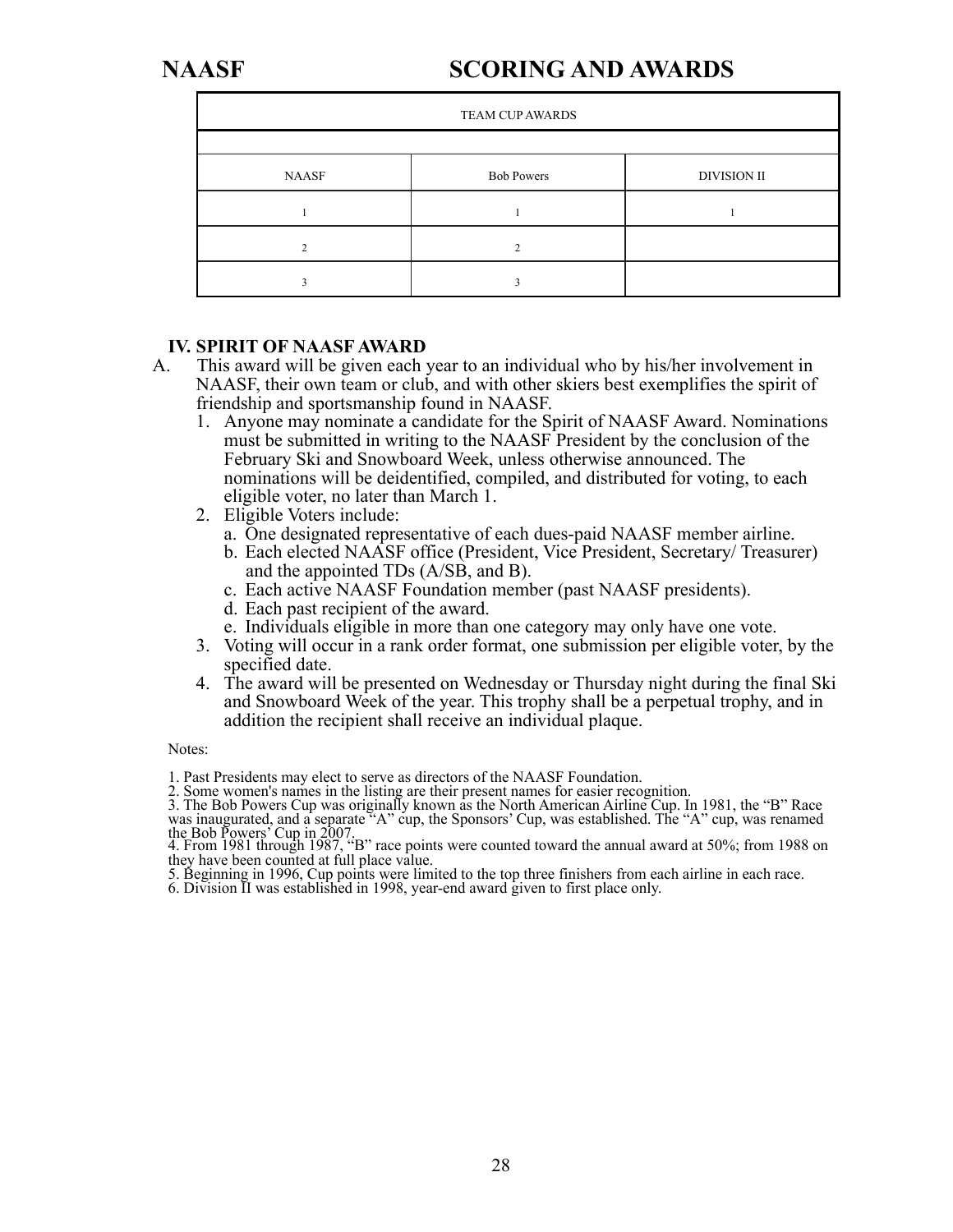## **NAASF SCORING AND AWARDS**

#### **RESOLUTIONS**

- 10/18-1 Update minor misspellings and change format where necessary, mostly for printing purposes.
- 10/18-2 Delete prior resolutions which are no longer applicable and/or have been integrated in the current rules.
- 10/18-3 Update BYLAWS to make all Division I team dues 200 USD, eliminating the exception for WN.
- 10/18-4 Update Race Rules as they pertain to "B" Race seeding procedures, making the seeding for those 55 and older by age alone.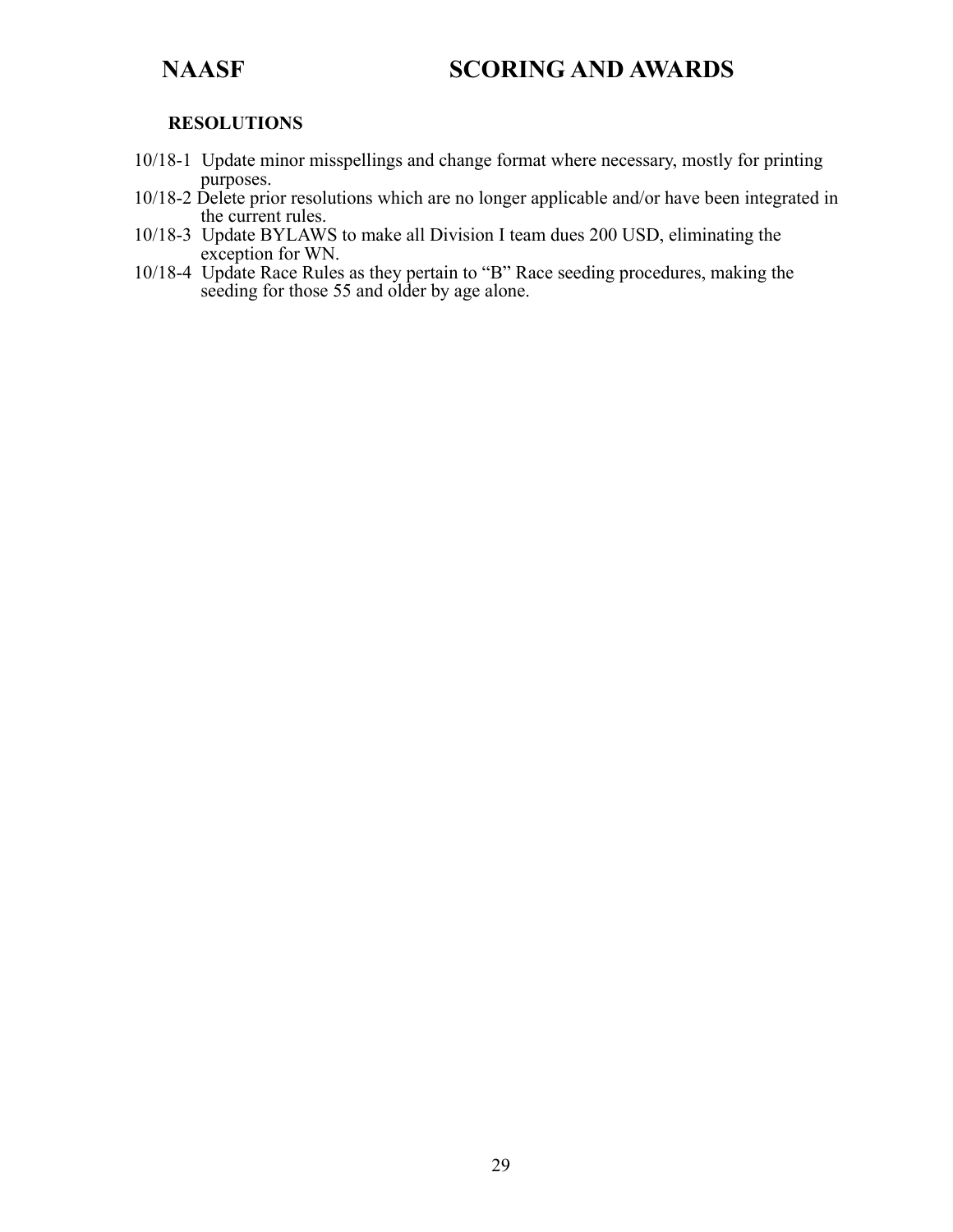### **ADVENTOURS 2002 NEWCOMERS'/NOVICE RACE LETTER OF AGREEMENT**

- 1. The name of the race will be "The AdvenTours Novice Race" with the primary focus on those new to NAASF who have never raced a NAASF event.
- 2. All participants will sign a liability waiver releasing NAASF, AdventTours, and the resort from all liability associated with the event.
- 3. Eligibility will be restricted to registered NAASF participants who have never raced in the 'A' or 'B' Division, and who have never placed in the top three in a previous "Newcomers'/ Novice" race.
- 4. AdvenTours will award gift certificates in the amount of \$100.00 for first place, \$50.00 for second place, and \$25.00 for third place, for both sexes regardless of the number of participants.
- 5. There will be no additional cost to either the individuals or NAASF. All associated costs for the race will be borne by AdvenTours, Inc.
- 6. No NAASF Officer will be asked to perform any services or to aid in the execution of this event. This does not preclude anyone from volunteering their services after their NAASF duties have been performed.
- 7. Once the race has officially been announced, AdvenTours may not cancel it. NAASF does reserve the right to cancel this event if it feels all of the above conditions have not been satisfied. NAASF will give AdvenTours every reasonable chance to make this event work to the betterment of all of NAASF.
- 8. AdvenTours may work directly with the mountain Race Department but will coordinate with the Snowboard TD first. AdvenTours will keep the NAASF TDs, President, and Ski Week Coordinator informed of all communications.
- 9. NAASF will post announcements on www.naasf.com and release bulletins via email "NAASF News".
- 10. AdvenTours shall handle the sign-up at registration and include a flyer describing the event, eligibility, time, place, and such.
- 11. The NAASF Ski Week Coordinator will add this event to the weekly schedule normally available at registration.
- 12. AdvenTours will be allowed to promote their services and make the awards at the Wednesday night party.
- 13. AdvenTours website link will be posted on the sponsors' page of www.naasf.com.